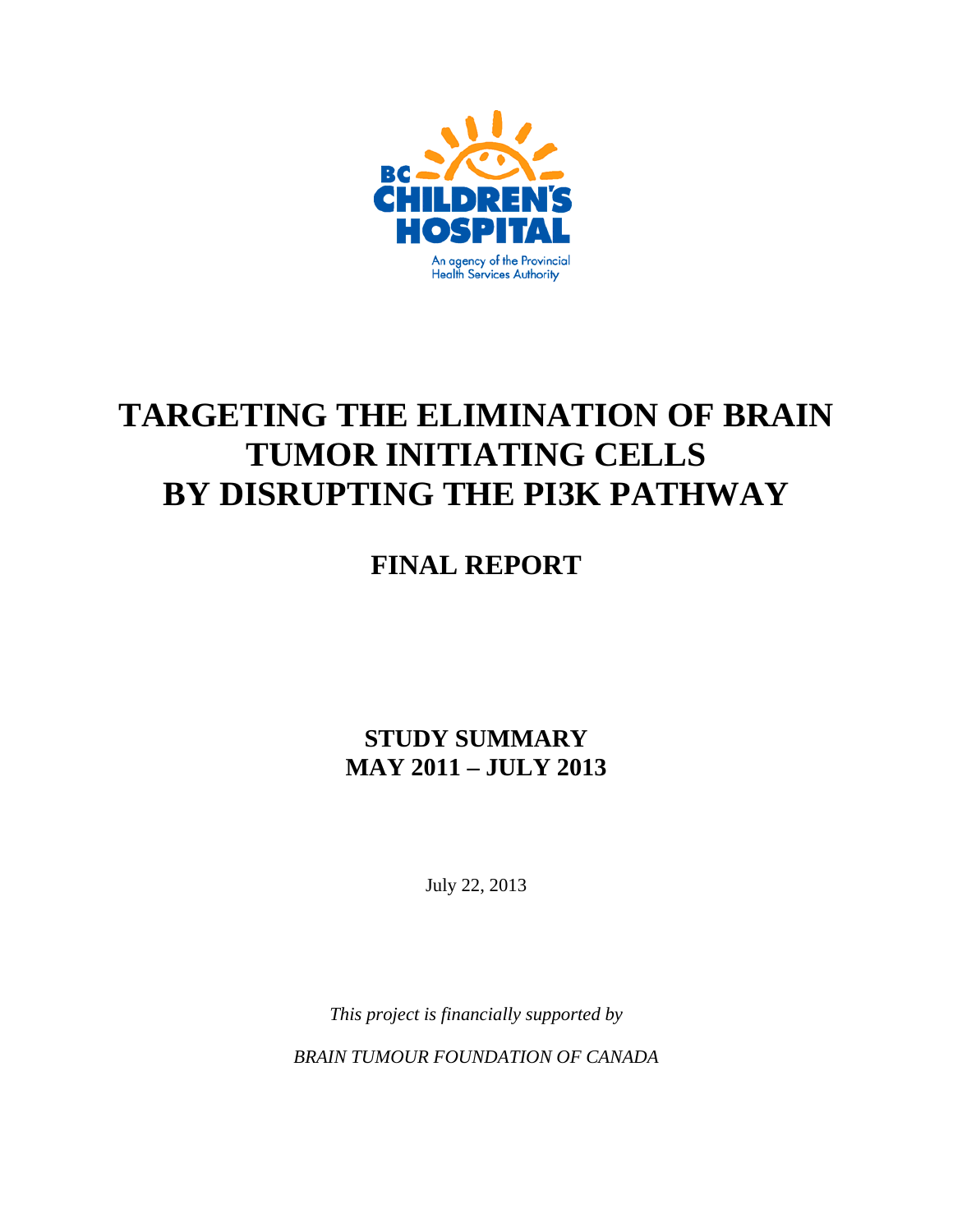# **STUDY CONTACTS**

| <b>Team Leader:</b>                        | Dr Ash Singhal, Pediatric Neurosurgeon |
|--------------------------------------------|----------------------------------------|
|                                            | Division of Pediatric Neurosurgery,    |
|                                            | British Columbia Children's Hospital   |
|                                            | 4480 Oak Street, Room K3-159           |
|                                            | Vancouver B.C. V6H 3V4, Canada         |
|                                            | 604 875 2094<br>Tel:-                  |
|                                            | Fax: 604 875 3109                      |
|                                            | Email: ash.singhal@cw.bc.ca            |
| <b>Team Members:</b>                       | Dr Juliette Hukin                      |
|                                            | Dr. Sandra E. Dunn                     |
|                                            | Dr. Rod Rassekh                        |
|                                            | Dr. Abbas Fotovati                     |
|                                            | Dr. Christopher Dunham                 |
|                                            |                                        |
| <b>Location:</b>                           | British Columbia Children's Hospital   |
|                                            | University of British Columbia         |
|                                            | Vancouver, BC, Canada                  |
| <b>Study</b>                               | Mr. Ross Hengel                        |
| Coordinator:                               | Tel: (604) 875-2345 ext 7132           |
|                                            | Fax: (604) 875-2285                    |
|                                            | E-mail: ross.hengel@cw.bc.ca           |
| <b>Contact information: Dr Ash Singhal</b> |                                        |
|                                            | Tel. (604) 875-2094                    |
|                                            | Fax. (604) 875-3109                    |
|                                            | E-mail: ash.singhal@cw.bc.ca           |
| <b>Address for</b>                         | c/o Dr Vesna Popovska                  |
| Correspondence:                            | Neurosciences Program                  |
|                                            | <b>BC Children's Hospital</b>          |
|                                            | Room K3-175 - 4480 Oak Street          |
|                                            | Vancouver, BC V6H 3V4                  |
|                                            |                                        |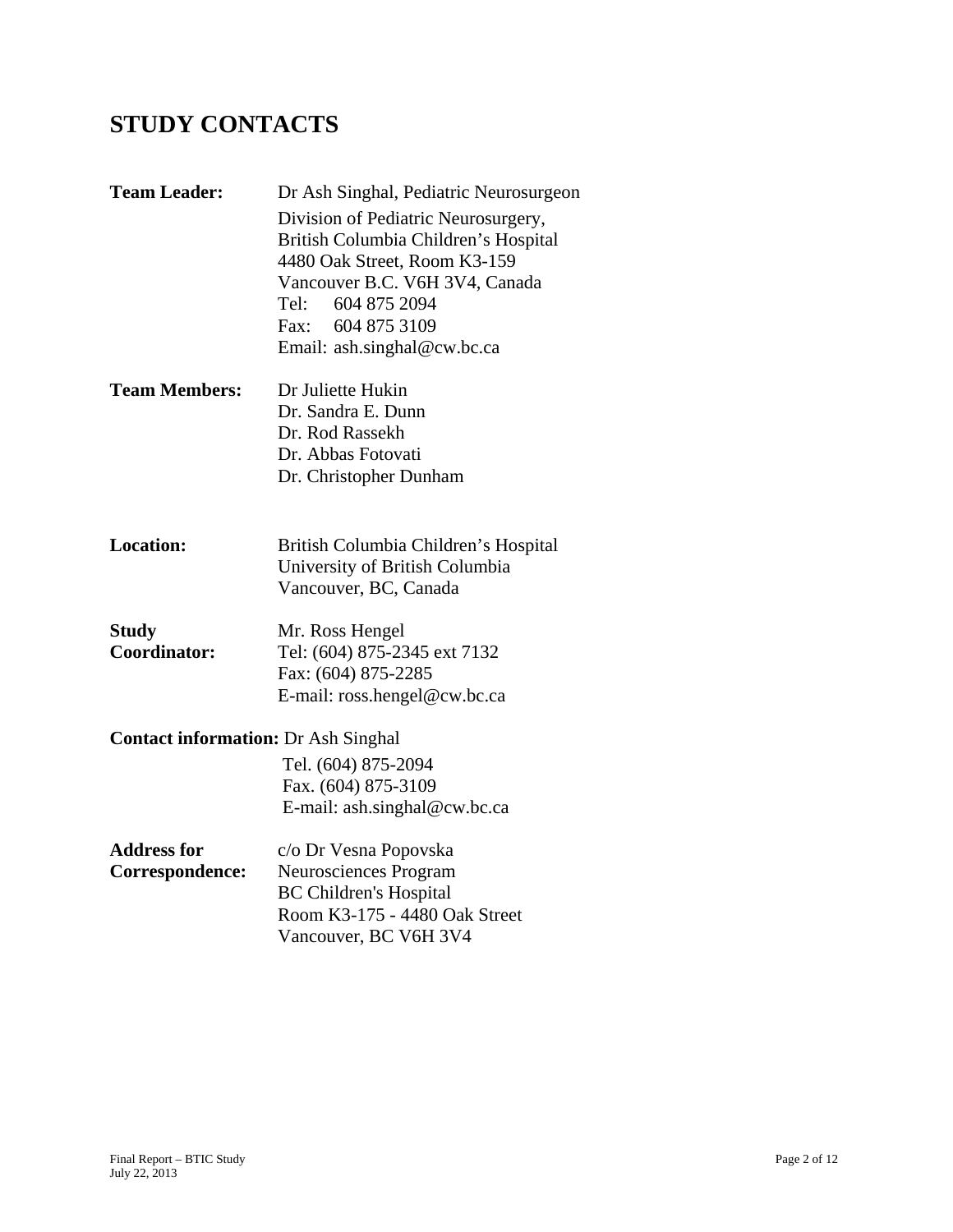# **Table of Contents:**

## **Contents**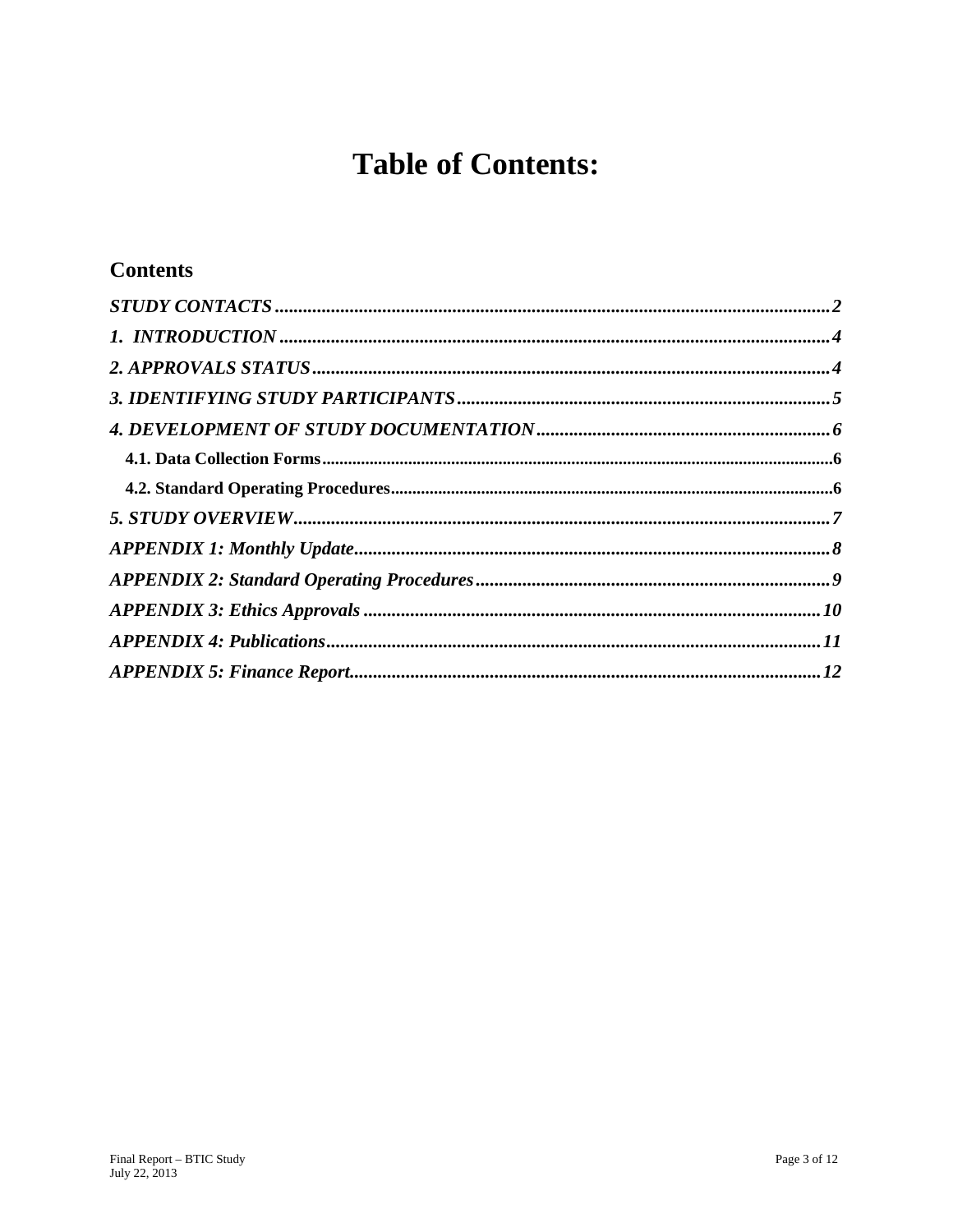## **1. INTRODUCTION**

Brain tumours are the most common type of solid tumour in children. The principal issue affecting survival is that brain tumours often recur, and in many instances children with malignant brain tumours have less than a 50% chance of surviving one year after their initial diagnosis. There is research suggesting that one reason why brain tumours are so difficult to treat is that a unique stem cell type, the brain tumour initiating cell (BTIC), makes the tumours drug and/or radiation resistant. One challenge with past research is that non-human (animal model) brain tumours are not necessarily representative of human brain tumours. Our study examines, using human pediatric brain tumour preparations, new treatment approaches with the goal of improving patient cure rates. If our study is successful, we plan to block a specific mechanism of growth of BTICs that we believe is responsible for the progression of those tumours. Once this mechanism is shut down, the cells will be deprived of necessary growth signals and they will die. We then plan to combine these inhibitors with classic agents used to treat brain tumours so that we are able to eliminate the cancer cells and improve cure rates.

Our overall goal is to produce a research platform which will allow the testing of treatment agents against human brain tumour cell cultures, and human brain tumour stem cells in particular. We hypothesise that BTIC's can be eliminated using agents that interfere with the PI3K pathway.

# **2. APPROVALS STATUS**

The approval status for BC Children's Hospital (BCCH) is shown below in Table 1. The latest ethics approvals are also included in the appendices of this report.

| Name of the Hospital                                | Date of Approval<br><b>Approval Expiry Date</b> |                   |
|-----------------------------------------------------|-------------------------------------------------|-------------------|
| <b>BC Children's Hospital -</b><br><b>Vancouver</b> | May 13, 2010                                    | May 13, 2011      |
| <b>BC Children's Hospital -</b><br><b>Vancouver</b> | March 8, 2011                                   | March 8, 2012     |
| <b>BC Children's Hospital -</b><br><b>Vancouver</b> | February 14, 2012                               | February 13, 2013 |
| <b>BC Children's Hospital -</b><br><b>Vancouver</b> | January 25, 2013                                | January 25, 2014  |

#### *Table 1. Study Approvals for BC Children's Hospital*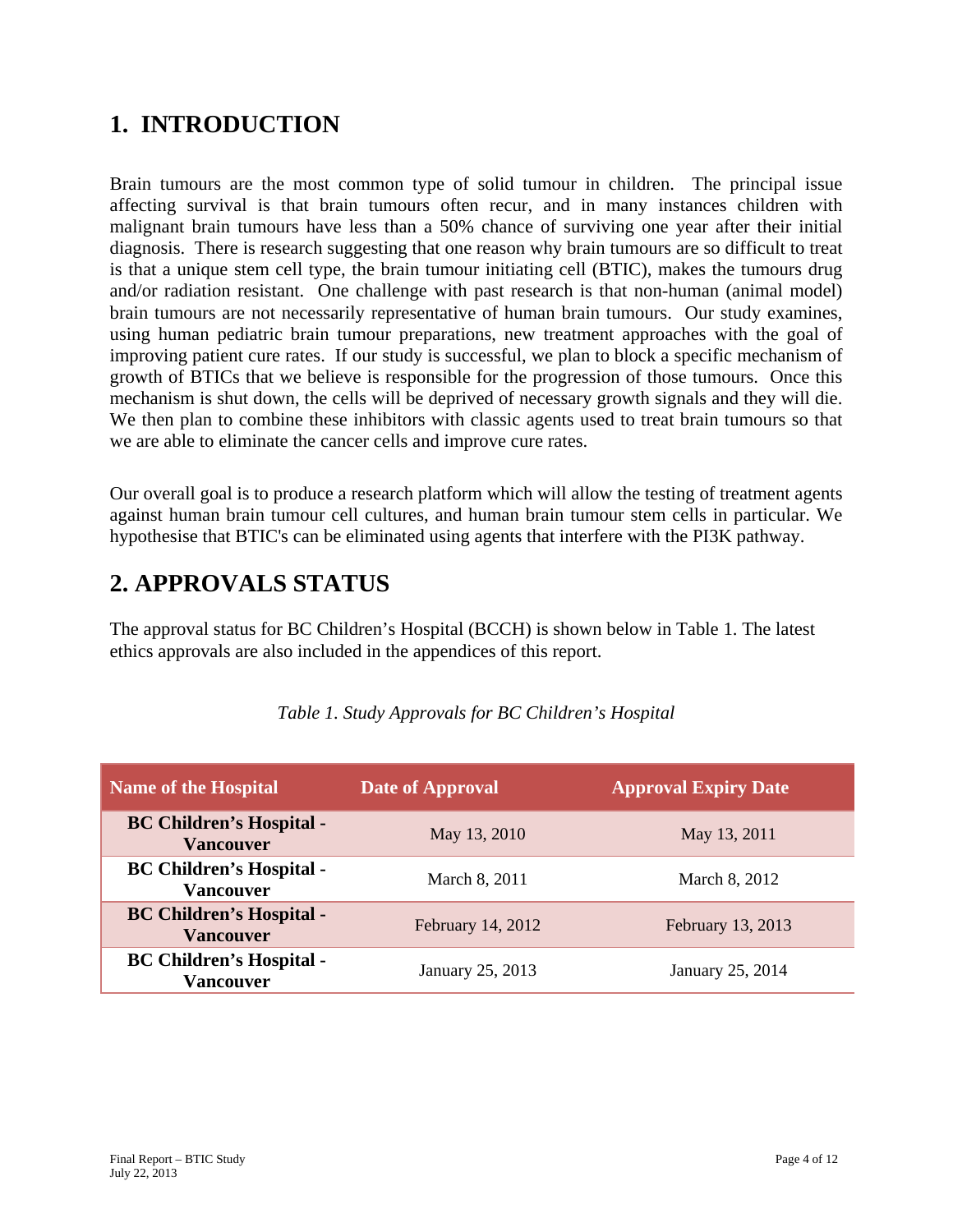## **3. IDENTIFYING STUDY PARTICIPANTS**

The responsibility of patient identification and enrolment rest on the Clinical Research Coordinator, who monitors the operating room schedule and non-scheduled admissions to Pediatric Neurosurgery list for high-grade tumours. Figure 1 demonstrates the recruitment and identification process. The inclusion and exclusion criteria for eligible patients follow:

#### **Inclusion Criteria**

Pediatric patients (0-18 years) presenting to Neurosurgery for resection of the following brain tumour types will be eligible for participation in the BTIC study:

- Anaplastic Astrocytoma Ependymoma
- Malignant Germ Cell Tumor or Germinoma
- 
- Medullablastoma (PNET in Post Fossa)
- 
- Anaplastic Pleomorphic Xanthoastrocytoma
- Glioblastoma Atypical Teratoid Rhabdoid Tumor
	- Other malignant tumor form

BCCH treats an average of 30 brain tumour patients annually, half of whom will present with a high-grade form described above. Thus, it is paramount that every eligible patient is identified and captured by the study coordinator to reach the study's target enrollment number.

#### **Exclusion Criteria**

Patients will be excluded from the study under the following conditions:

- 1. Specimen not capable of cultivating BTICs in the laboratory.
- 2. Contamination of specimen by external environment or poor sterile technique.
- 3. Resected tumor is adequate for clinical purposes, but insufficient for study; see ETHICAL CONSIDERATIONS, page 14).
- 4. Low-grade gliomas



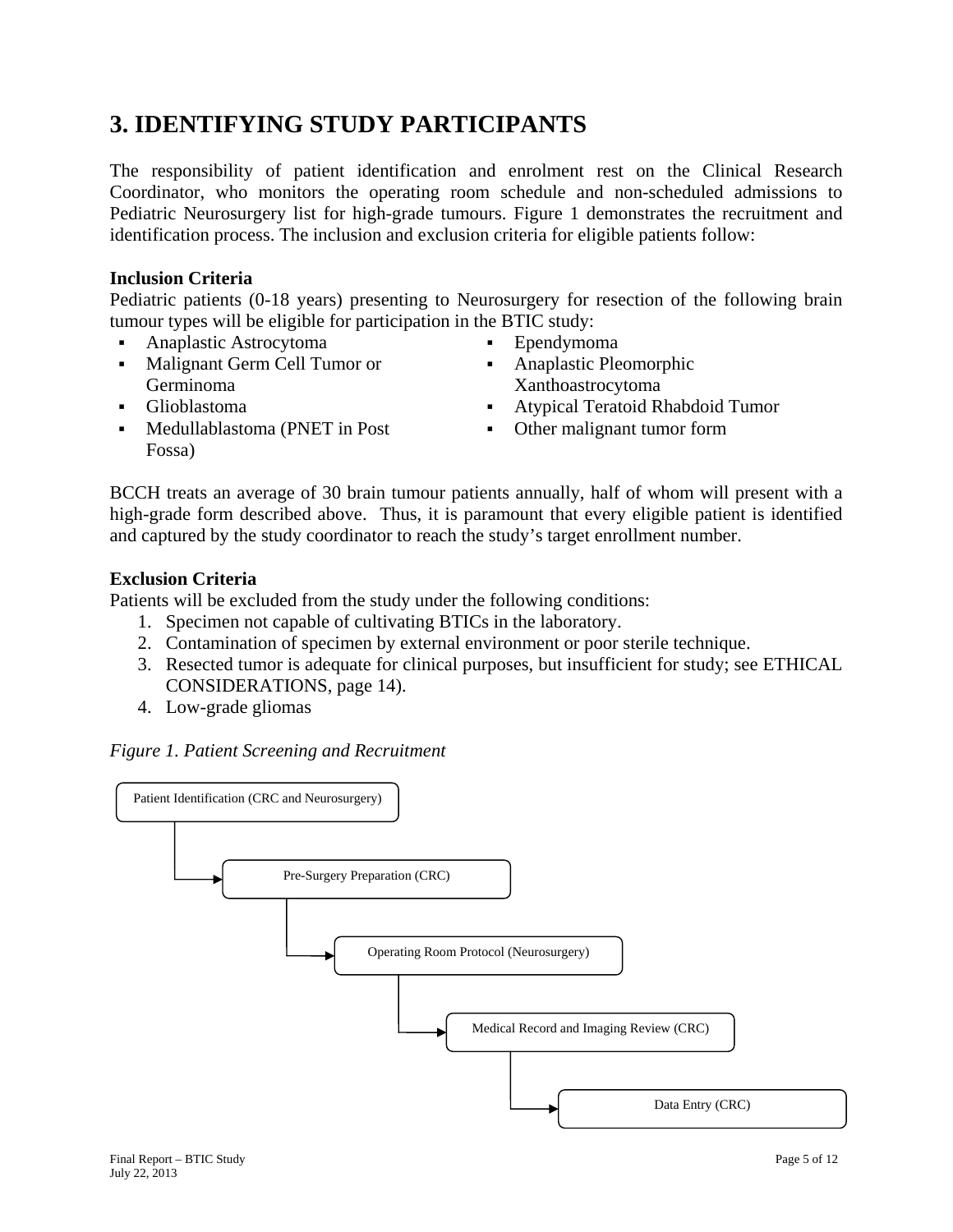# **4. DEVELOPMENT OF STUDY DOCUMENTATION**

#### **4.1. Data Collection Forms**

The BTIC Study began in May 2010. Since that time, a data collection form and a study database have been created to support and document the study subjects. The initial data collection form (DCF) contains the following information:

- 1. Demographics and Background
- 2. Tumour Characteristics
- 3. Surgery Procedure
- 4. Adjuvant Therapy

In addition, a DCF was designed for patients with recurrent tumours. This DCF contained information on the following:

- 1. Patient Background
- 2. Progression Characteristics
- 3. Progression Surgery and Post-op Characteristics
- 4. Adjuvant Therapy
- 5. Status at Last Follow-up

Once the DCFs are complete, data is entered into the study database, which is an excel database found at BCCH that contains all of the de-identified information as an electronic file for the purpose of data analysis.

#### **4.2. Standard Operating Procedures**

Included in the BTIC Study documents are the Standard Operating Procedures (SOPs), which contain instructions for the coordination, management and implementation of the BTIC Study at BC Children's Hospital. In addition to outlining the purpose and overall work process of the study, the SOPs provide a detailed description of the procedures, and serve as a guide and manual for the research staff.

The SOPs are included in the appendices of this report.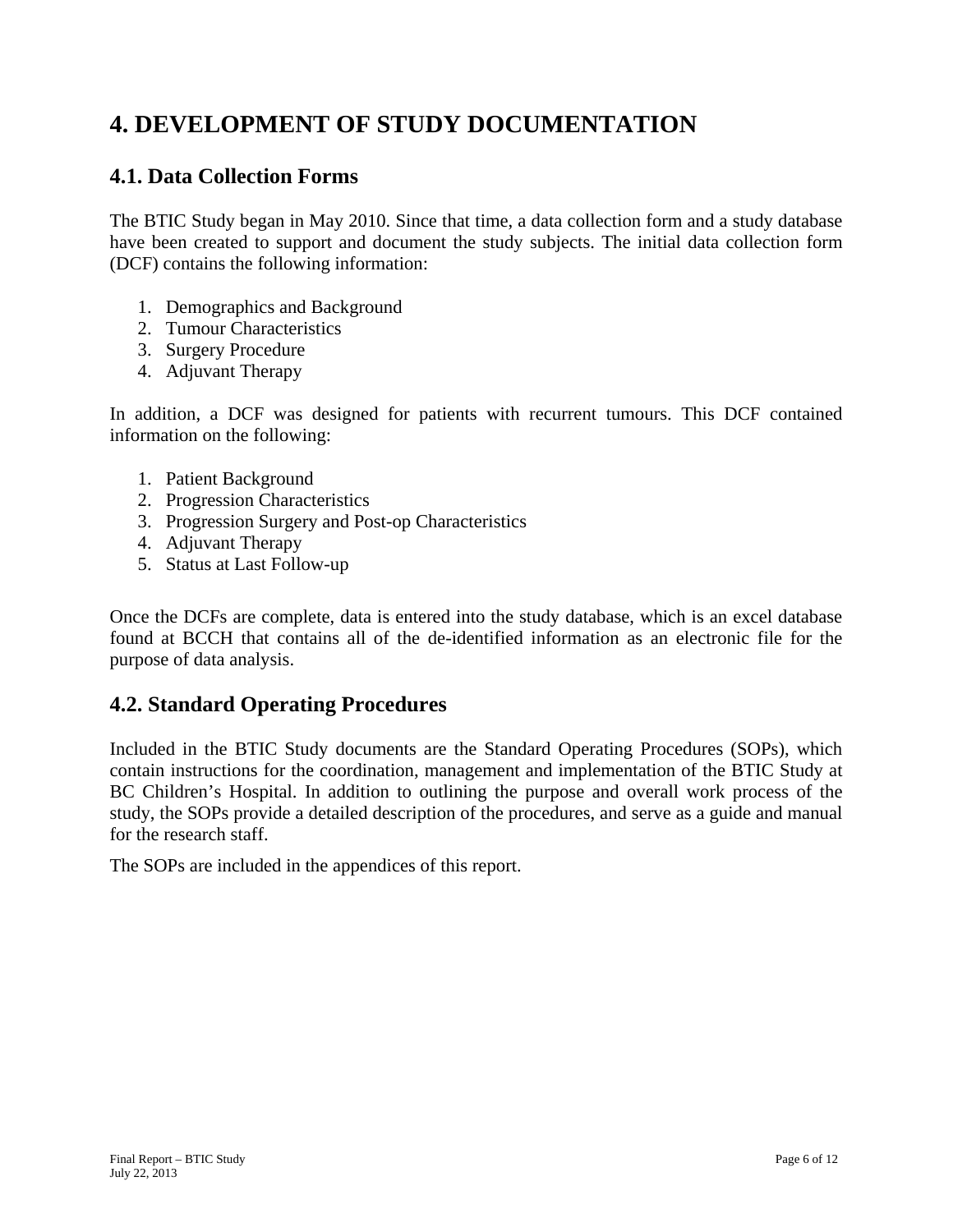## **5. STUDY OVERVIEW**

Study progression and enrolment have been stable since the beginning of the study. Currently, there are 22 subjects enrolled in the study. Moreover, one of these patients has required 2 subsequent surgeries for tumour relapse. Tumour samples from both of this patient's relapse surgeries were successfully collected into the study. Of all the eligible patients approached to participate in the study, only one family has declined enrolment. Thus, we have an excellent patient capture rate. Unfortunately, however, 5 subjects have been lost to study due to their tissue samples being unable to grow in the laboratory. At the beginning of the study, we expected an average cultivation rate of tumour samples in the lab to be around 85%. Factoring in the 5 uncultivated tumour samples, the study cultivation rate, this far, is 79%, which is in keeping with the expected cultivation rate. As demonstrated in Figure 2, recruitment rates can fluctuate over time. This year (2013) has had a particularly low number of high-grade brain tumours present to BCCH. Please see Figure 2 for more details about study enrolment.

The support from the Brain Tumour Foundation has been an indispensable resource in making this project successful over the last year. As mentioned earlier in this report, patient identification and enrolment is the most crucial step to the success of this project. The support provided by the Brain Tumour Foundation has allowed the Study Coordinator to successfully screen and approach 100% of families of children diagnosed with high-grade brain tumours. In our grant application, we expected to enrol between 8-10 patients. As expected, 8 patients presented to BCCH with high-grade tumours, with only one family declining participation in the study.

Unfortunately, because this is a long-term study, the findings of the study cannot be determined at this time. Work must continue to reach our target sample size and complete the data collection on all patients. At this time, there have been 2 abstracts and 1 manuscript submitted on information from the BTIC Study (see appendix 4 for more details). Additionally, the Brain Tumour Foundation will be mentioned as a key contributor in any future publications and presentations of the BTIC Study. We will be sure to forward any future publications and presentations to the Brain Tumour Foundation for consideration.



*Figure 2. Patients Recruited Per Year*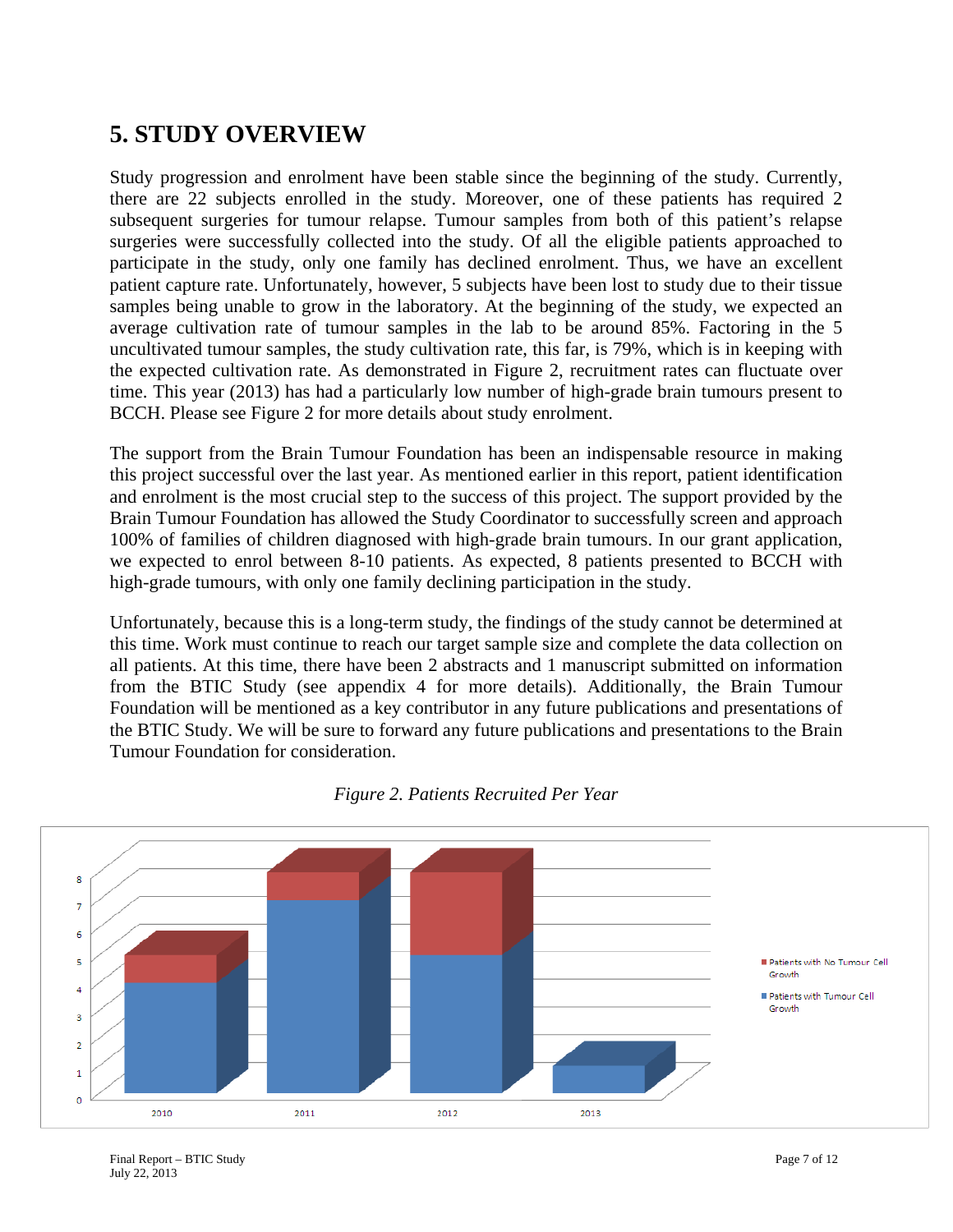# **APPENDIX 1: Monthly Update**

# **Monthly Update**

| Study  | <b>Brain Tumor Initiating</b> |
|--------|-------------------------------|
| Title: | Cells (BTIC)                  |

| <b>Cells (BTIC)</b> | Dr. Singhal |
|---------------------|-------------|
|                     |             |

| <b>Month</b><br>June Year<br><u> 2013 </u> | <b>No. of Subjects</b> | <b>Comment</b> |
|--------------------------------------------|------------------------|----------------|
| Eligible Subjects                          |                        |                |
| <b>Subjects Approached</b>                 |                        |                |
| <b>Subjects Enrolled</b>                   |                        |                |

| <b>Enrolment # from the Study Start Up to Date</b> | <b>No. of Subjects</b> | <b>Comment</b> |
|----------------------------------------------------|------------------------|----------------|
| <b>Eligible Subjects</b>                           | 23                     |                |
| <b>Subjects Approached</b>                         | 23                     |                |
| Subjects Enrolled                                  | 22                     |                |
| Subjects Lost to Study                             | 5                      |                |
| Subjects Withdrawn                                 | ( )                    |                |

CRC: Ross Hengel Date: July 5, 2013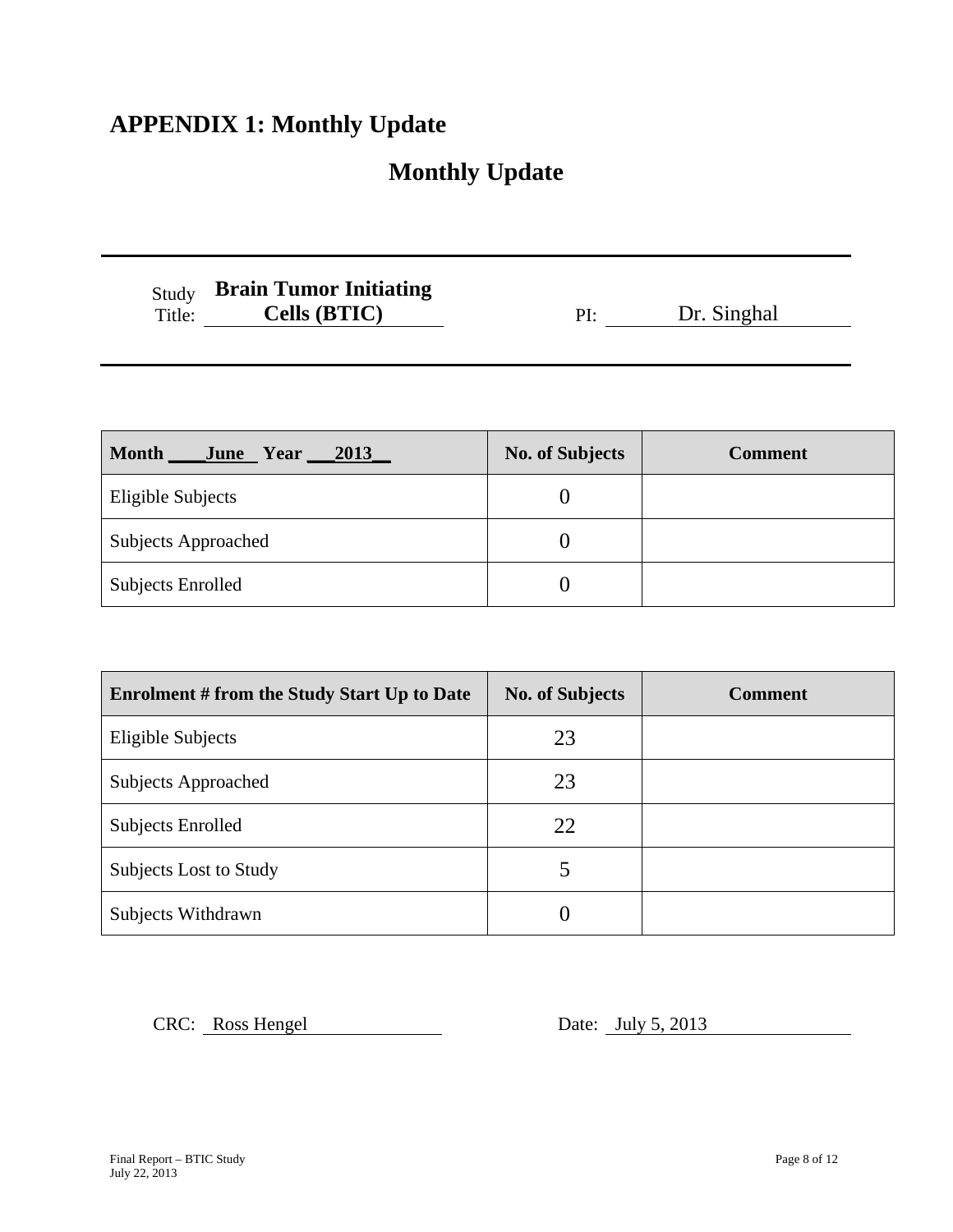**APPENDIX 2: Standard Operating Procedures**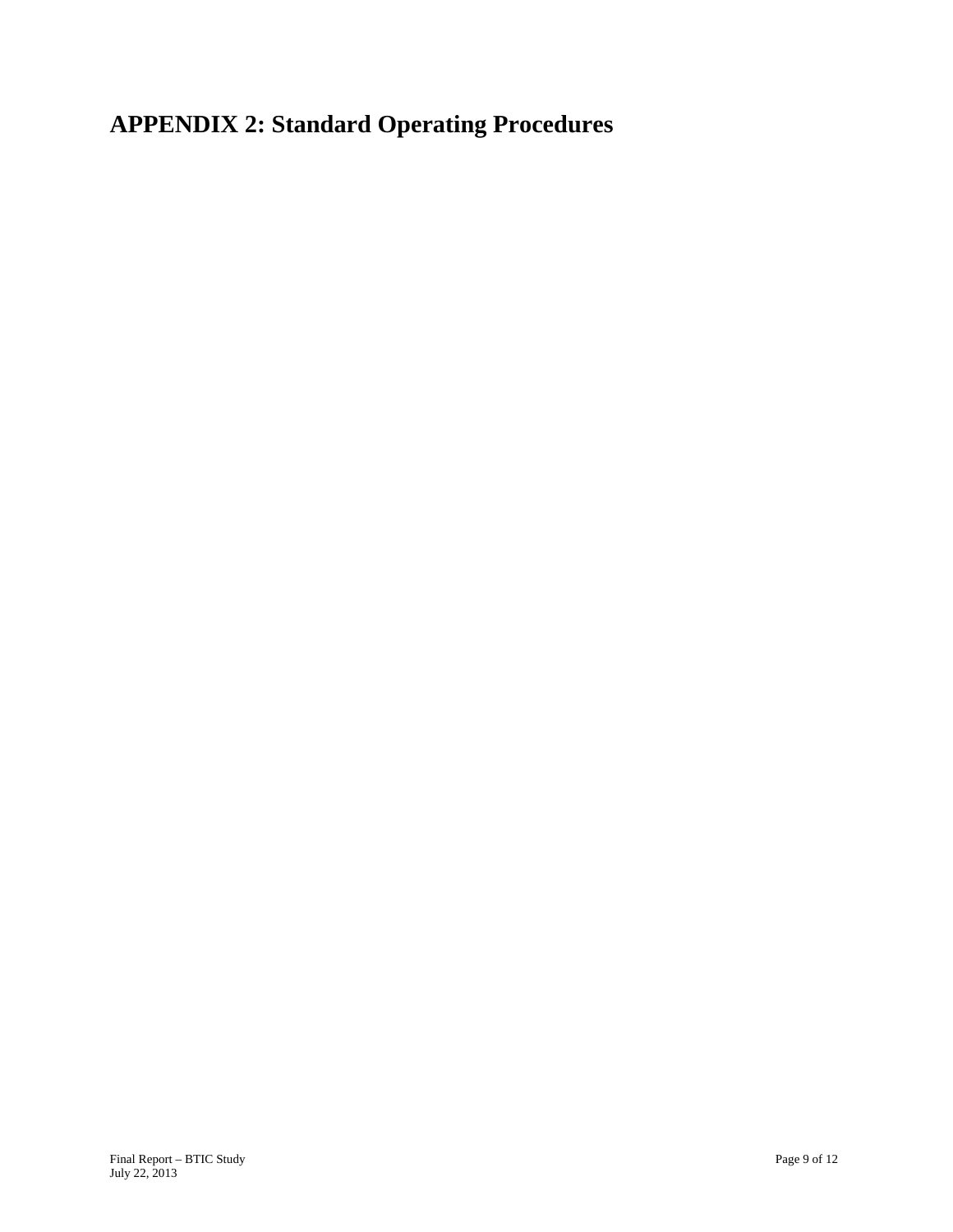

*NEUROSCIENCES PROGRAM* 

# *BTIC Study*

# **Instructions for Coordination, Management and Implementation**

**Version 4: July 3, 2012**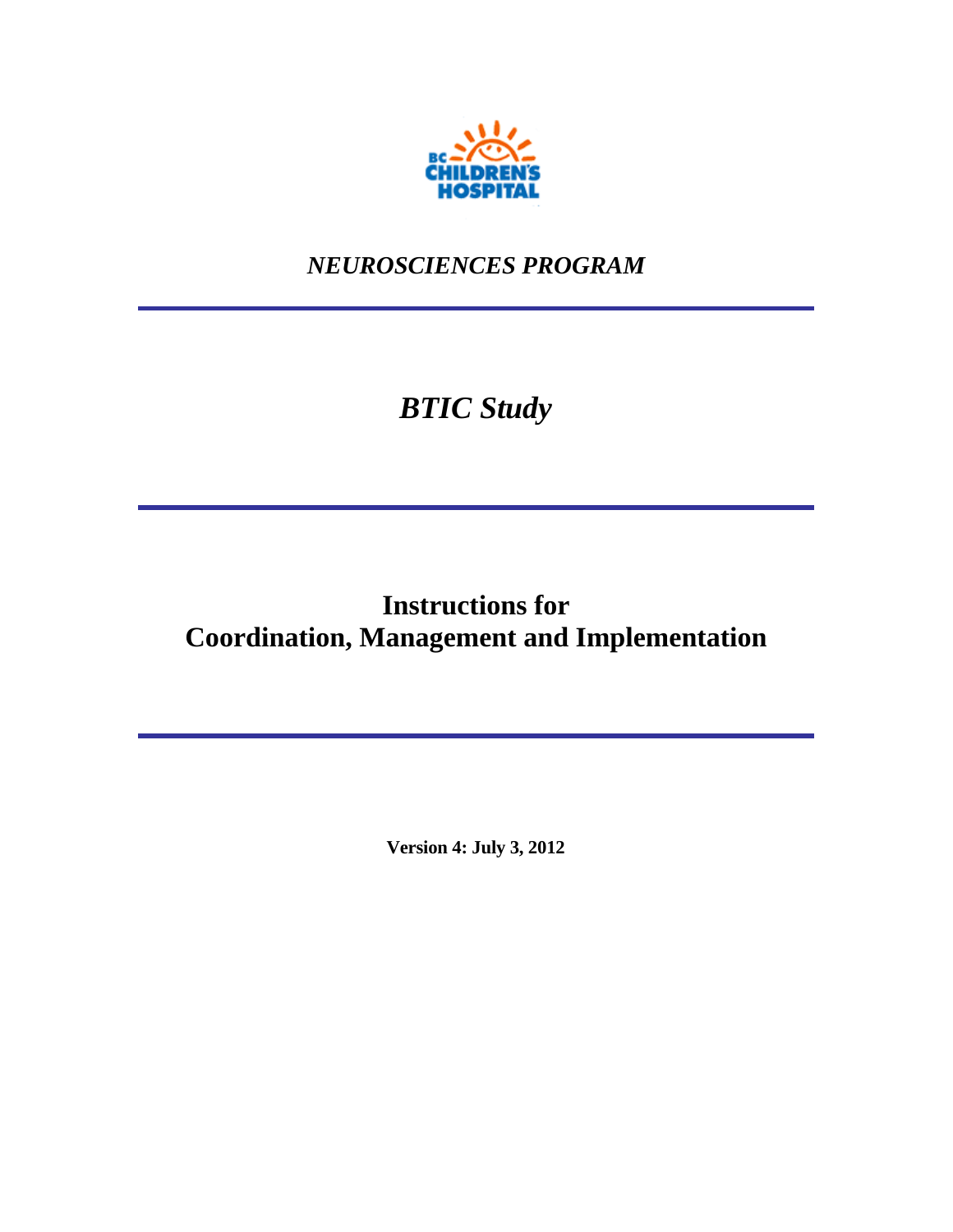# **DOCUMENT CHANGE HISTORY**

| <b>Version Number</b> | <b>Effective Date</b> | Description of Revisions                        |
|-----------------------|-----------------------|-------------------------------------------------|
| Version 1             | August 9, 2010        | N/A                                             |
| Version 2             | November 15, 2010     | Change to communication protocol                |
| Version 3             | March 8, 2011         | Certificate of Approval – Renewal March 8, 2011 |
| Version 4             | July 3, 2012          | New CRC, Study Renewal February 13, 2012        |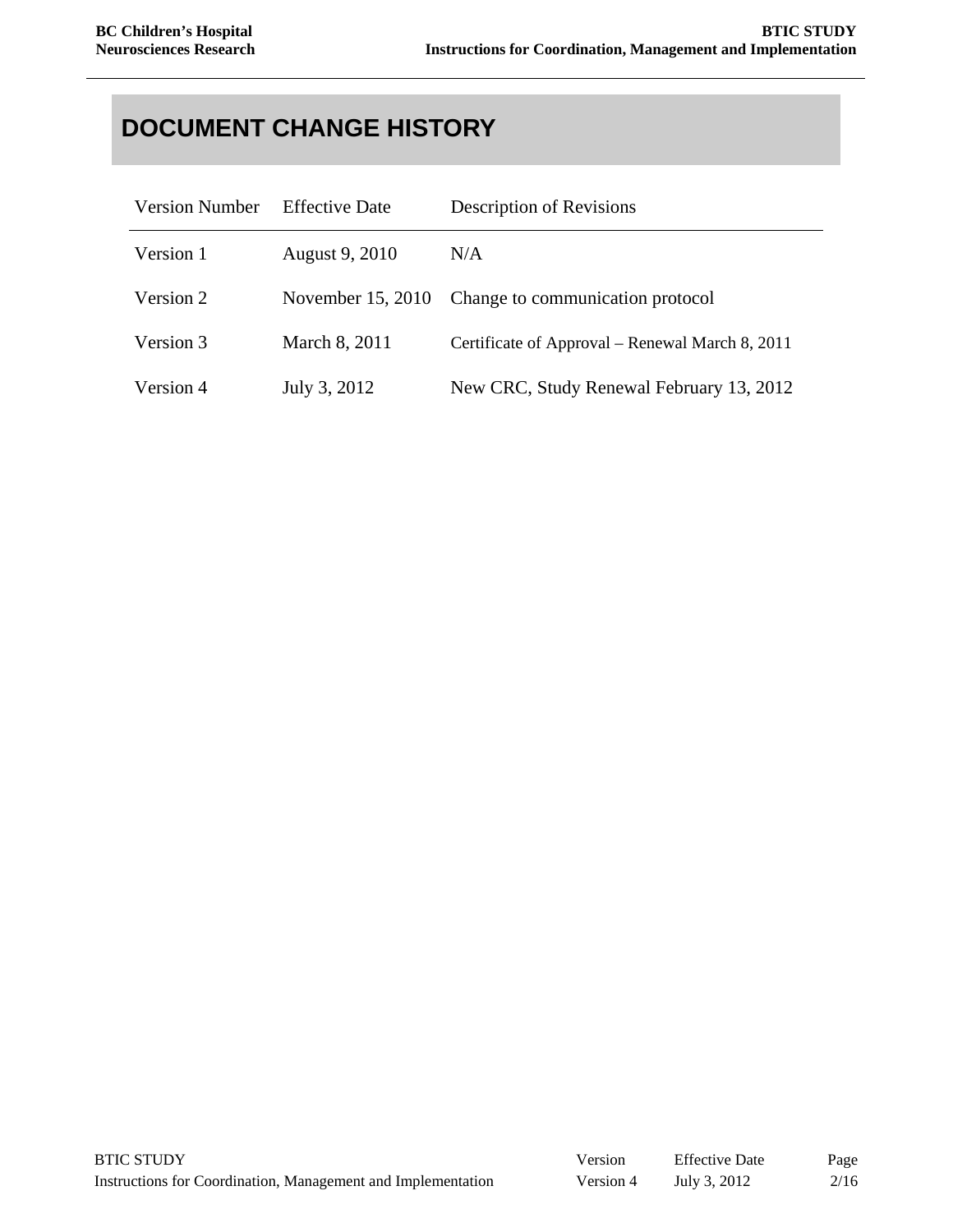# **TABLE OF CONTENTS**

| Patient Screening and Identification of Eligible Study Subjects 11                          |  |
|---------------------------------------------------------------------------------------------|--|
|                                                                                             |  |
|                                                                                             |  |
|                                                                                             |  |
|                                                                                             |  |
| Measuring AP, Transverse and Craniocaudal Dimensions to Calculate Tumour Volume (Diagnosis, |  |
|                                                                                             |  |
|                                                                                             |  |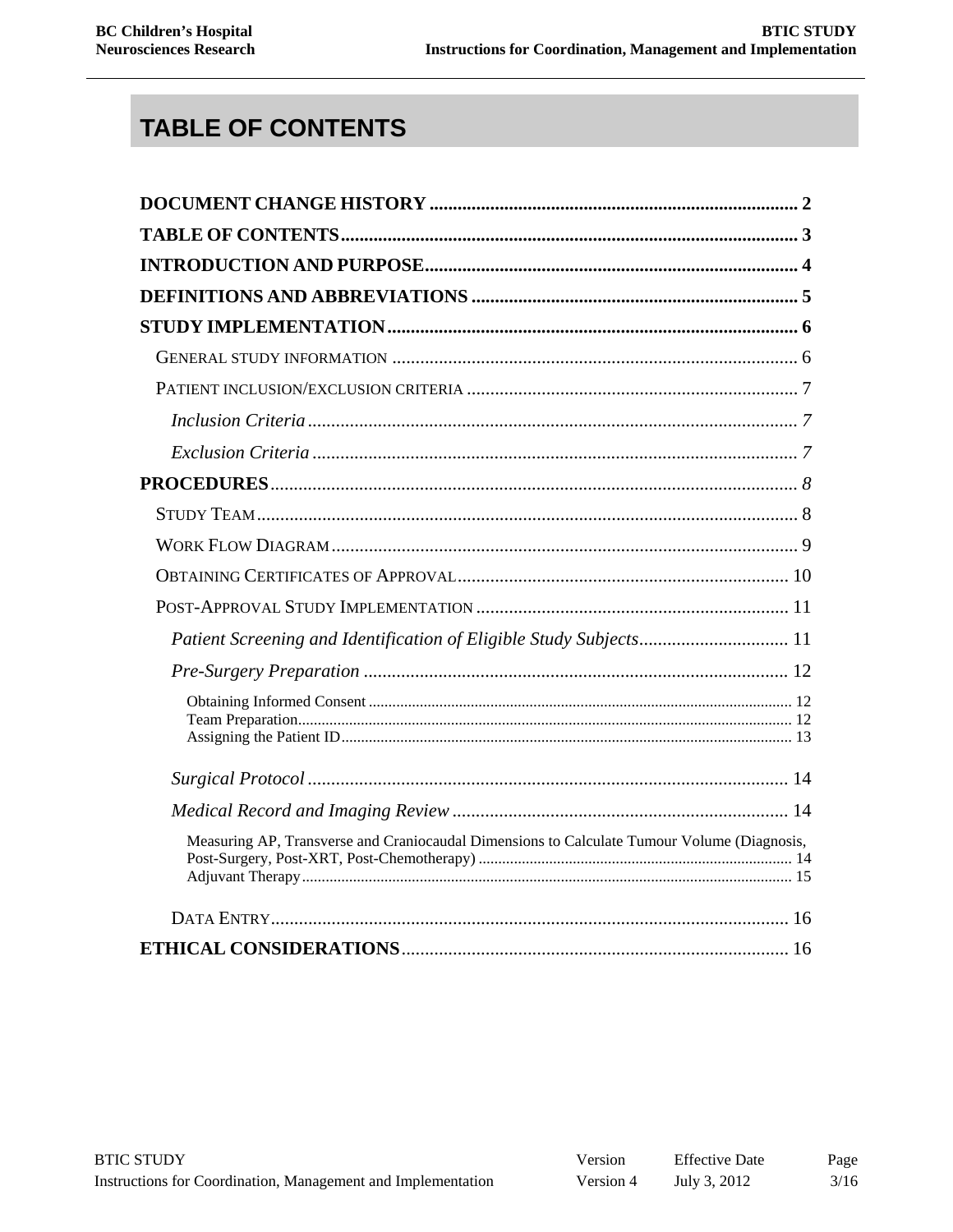### **INTRODUCTION AND PURPOSE**

This documents serves as an introduction and guide for the management, coordination and implementation of the *BTIC STUDY.* 

It describes the *BTIC STUDY*, its purpose, its overall work process and the established procedures within the *Neurosciences Program* of *British Columbia Children's Hospital*.

The purpose of this document is to provide a detailed description of the *BTIC STUDY* workflow, and to serve as a guide and manual for the *Neurosciences Program* research staff working on the *BTIC STUDY*.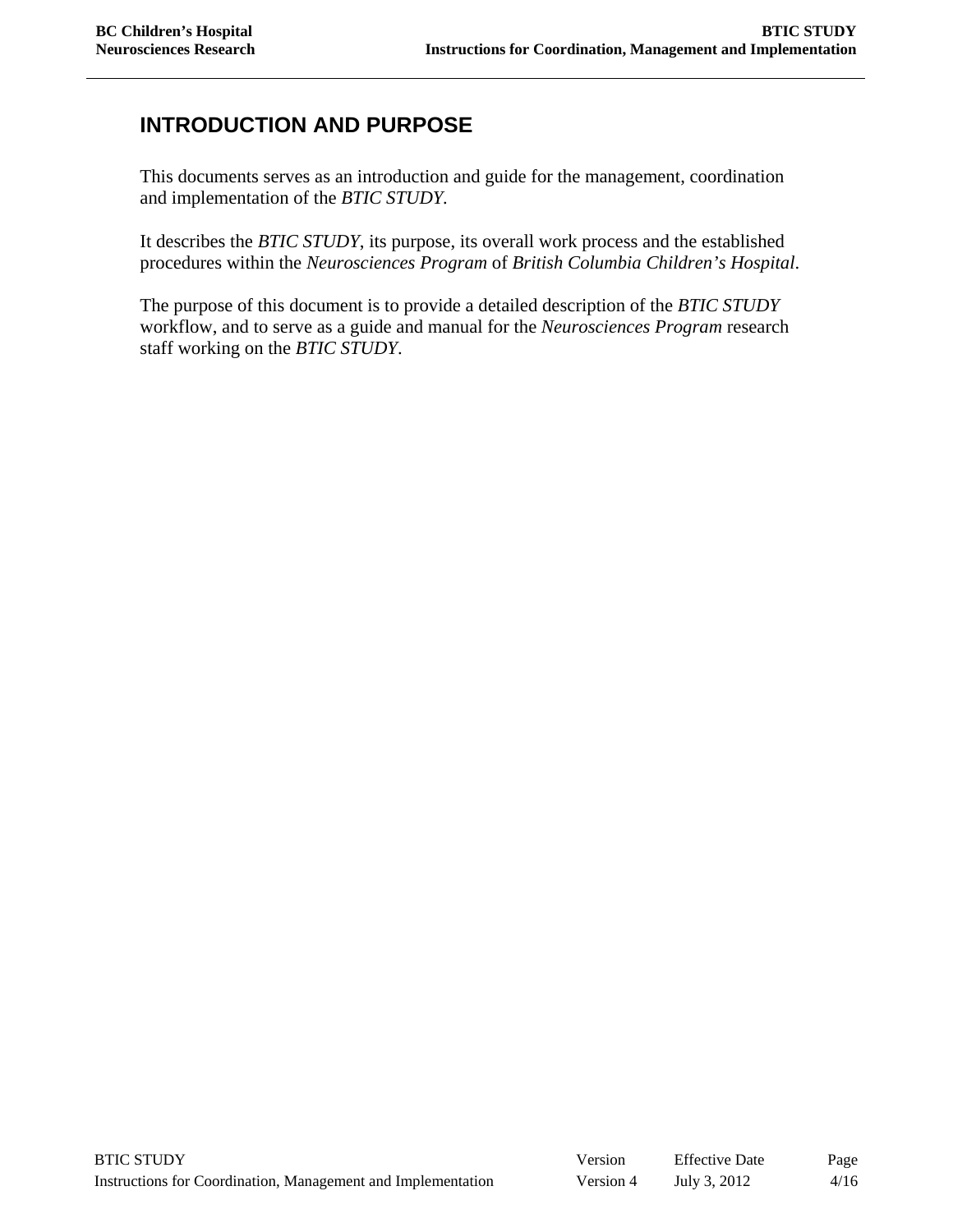## **DEFINITIONS AND ABBREVIATIONS**

Some abbreviations used in this document are explained below:

| AP          | Anterioposterior (orientation used to calculate tumour volume) |  |
|-------------|----------------------------------------------------------------|--|
| <b>BCCH</b> | British Columbia Children's Hospital                           |  |
| <b>BTIC</b> | <b>Brain Tumor Initiating Cell</b>                             |  |
| <b>CRC</b>  | <b>Clinical Research Coordinator</b>                           |  |
| <b>CRF</b>  | Case Report Form                                               |  |
| <b>DCF</b>  | Data Collection Form                                           |  |
| <b>EHR</b>  | <b>Electronic Health Record</b>                                |  |
| <b>ICF</b>  | <b>Informed Consent Form</b>                                   |  |
| <i>OR</i>   | <b>Operating Room</b>                                          |  |
| PI          | Principal Investigator                                         |  |
| <b>SOP</b>  | <b>Standard Operating Procedures</b>                           |  |
| <b>XRT</b>  | Radiation Therapy (acronym)                                    |  |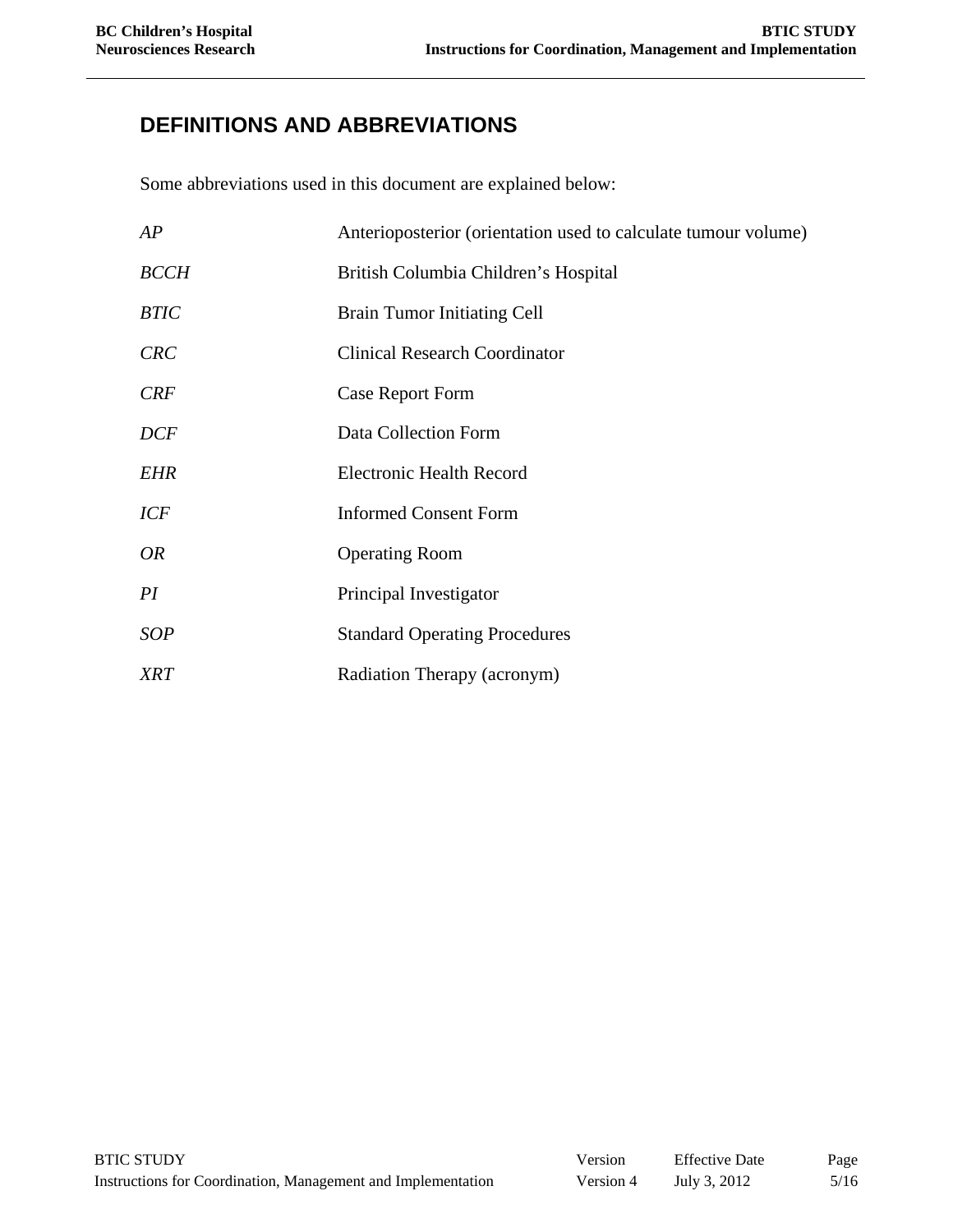# **STUDY IMPLEMENTATION**

#### *GENERAL STUDY INFORMATION*

| <b>Study Title:</b>                 | <b>BTIC STUDY</b>                                                                                                                                                                                                                                                                                                                                                                                                                                                                                                                                                                                                                                                                                                                                                                                                                                                                                 |  |  |
|-------------------------------------|---------------------------------------------------------------------------------------------------------------------------------------------------------------------------------------------------------------------------------------------------------------------------------------------------------------------------------------------------------------------------------------------------------------------------------------------------------------------------------------------------------------------------------------------------------------------------------------------------------------------------------------------------------------------------------------------------------------------------------------------------------------------------------------------------------------------------------------------------------------------------------------------------|--|--|
| Full Study Title:                   | <b>Targeting the Elimination of Brain Tumor Initiating</b><br><b>Cells by Disrupting the PI3K Pathway</b>                                                                                                                                                                                                                                                                                                                                                                                                                                                                                                                                                                                                                                                                                                                                                                                         |  |  |
| Study PI:                           | Dr. Ash Singhal (Pediatric Neurosurgeon)                                                                                                                                                                                                                                                                                                                                                                                                                                                                                                                                                                                                                                                                                                                                                                                                                                                          |  |  |
| Co-investigators<br>at BCCH site:   | Dr. Juliette Hukin (Pediatric Neurologist), local 2121;<br>Department: Oncology, K3-147                                                                                                                                                                                                                                                                                                                                                                                                                                                                                                                                                                                                                                                                                                                                                                                                           |  |  |
|                                     | Dr. Rod Rassekh (Pediatric Oncologist), local 7878;<br>Department: Oncology, Room A119B                                                                                                                                                                                                                                                                                                                                                                                                                                                                                                                                                                                                                                                                                                                                                                                                           |  |  |
|                                     | Dr. Christopher Dunham (Neuropathologist), local 3639;<br>Department: Pathology, Room L218                                                                                                                                                                                                                                                                                                                                                                                                                                                                                                                                                                                                                                                                                                                                                                                                        |  |  |
| Co-investigators at<br>other sites: | Dr. Sandra Dunn (Molecular Biologist)<br>Dr. Abbas Fotovati (Research Associate, Oncology)                                                                                                                                                                                                                                                                                                                                                                                                                                                                                                                                                                                                                                                                                                                                                                                                        |  |  |
| Research Manager (RM):              | Dr. Vesna Popovska, local 5157; Room K3-175                                                                                                                                                                                                                                                                                                                                                                                                                                                                                                                                                                                                                                                                                                                                                                                                                                                       |  |  |
| <b>Research Coordinator:</b>        | Mr. Ross Hengel<br>, local 7132; Room K3-167                                                                                                                                                                                                                                                                                                                                                                                                                                                                                                                                                                                                                                                                                                                                                                                                                                                      |  |  |
| <b>Study Purpose:</b>               | The purpose of this study is to test the hypothesis that brain<br>tumor initiating cells (BTICs), a stem cell line responsible<br>for tumor resistance to drug and radiation therapy, can be<br>eliminated using agents that interfere with the P13K<br>pathway. This project will implement procedures for<br>isolating and culturing primary BTICs using flow<br>cytometry and immunostaining of CD133, a unique cell<br>surface marker of BTIC cell lines. These cell lines will be<br>treated with a library of P13K pathway inhibitors, and their<br>effectiveness will be reflected by curbed BTIC proliferation<br>and tumor growth, and will be quantified by reductions in<br>neurosphere formation and decreases in CD133 expression.<br>If successful, the results of this study may have applications<br>towards creating novel treatments for brain tumor patients<br>in the future. |  |  |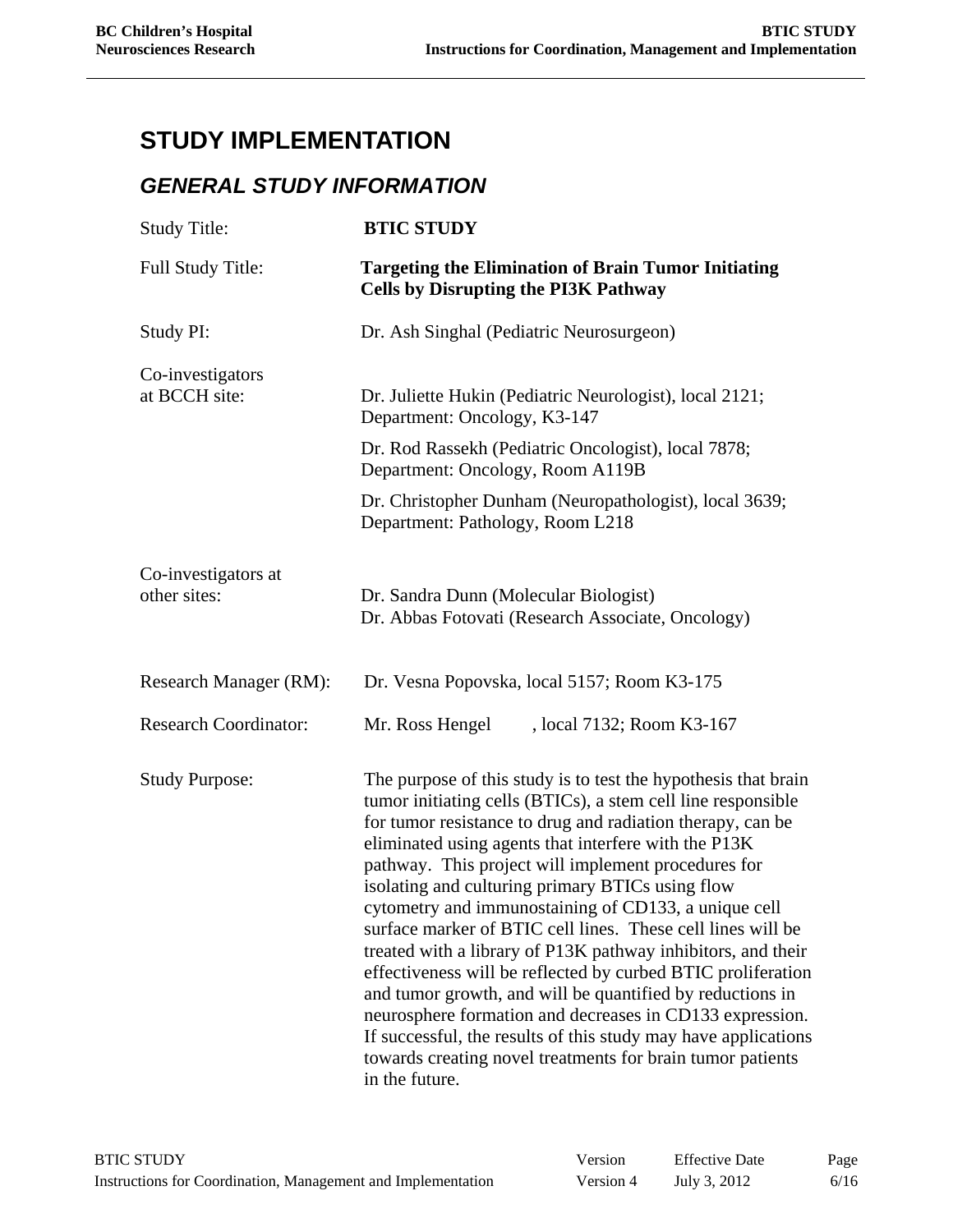## *PATIENT INCLUSION/EXCLUSION CRITERIA*

#### **Inclusion Criteria**

Pediatric patients (0-18 years) presenting to Neurosurgery for resection of the following tumour types will be eligible for participation in the BTIC study:

- Anaplastic Astrocytoma Ependymoma
- Malignant Germ Cell Tumor or Germinoma
- 
- Medullablastoma (PNET in Post Fossa) Other malignant tumor form
- 
- Anaplastic Pleomorphic Xanthoastrocytoma
- Glioblastoma Atypical Teratoid Rhabdoid Tumor
	-

BCCH treats an average of 30 brain tumour patients annually, half of whom will present with a high-grade form described above. Thus, it is important that every eligible patient is captured to reach the study's **target enrollment number** (n=10-15).

#### **Exclusion Criteria**

Patients will be excluded from the study under the following conditions:

- 1. Specimen not capable of cultivating BTICs in the laboratory.
- 2. Contamination of specimen by external environment or poor sterile technique.
- 3. Resected tumor is adequate for clinical purposes, but insufficient for study; see ETHICAL CONSIDERATIONS, page 14).
- 4. Low-grade gliomas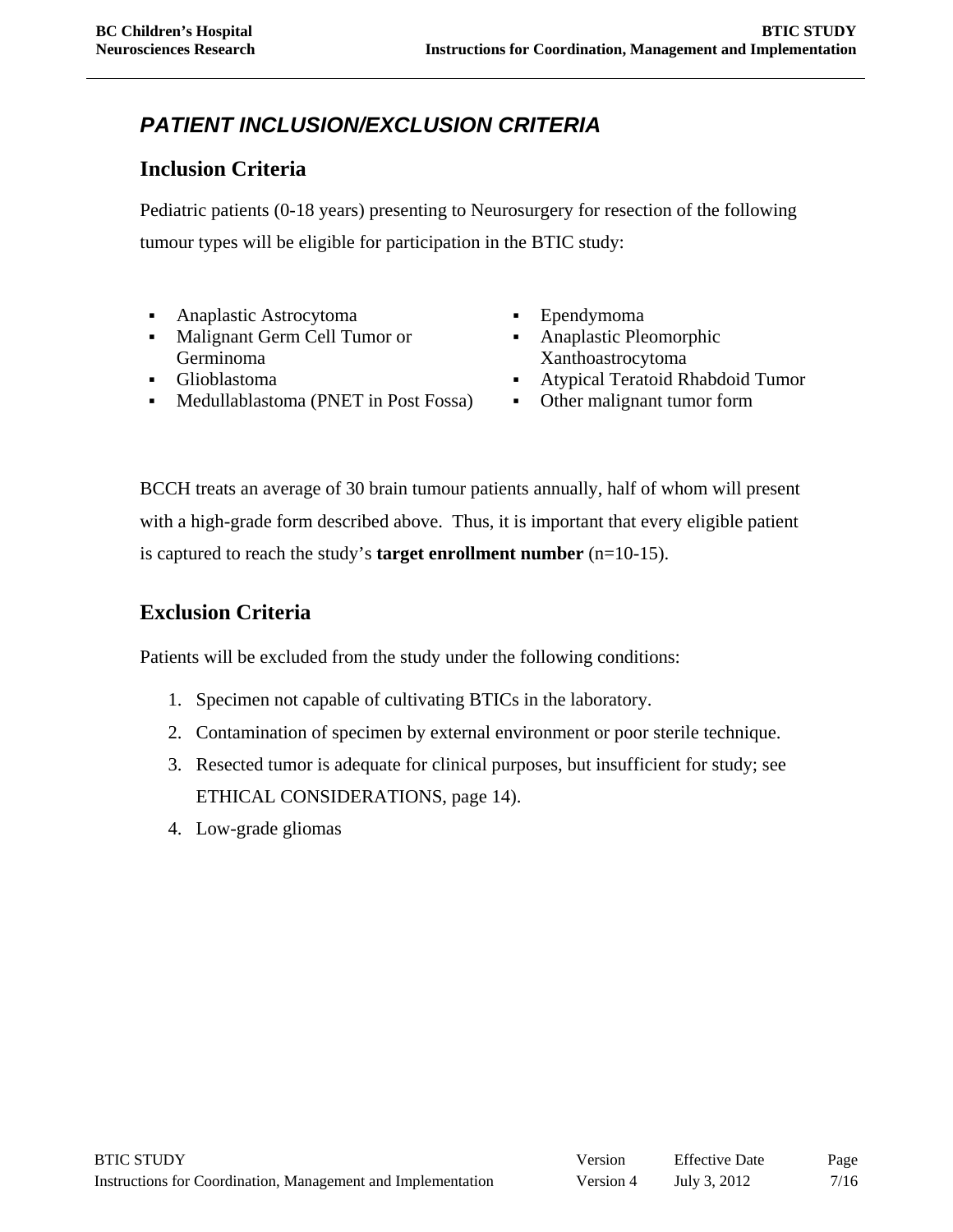# **PROCEDURES**

#### *STUDY TEAM*

The BTIC Study team at BC Children's Hospital consists of:

 $\triangleright$  PI and Co – investigators:

|                                    | Dr. Ash Singhal        |
|------------------------------------|------------------------|
|                                    | Dr. Juliette Hukin     |
|                                    | Dr. Rod Rassekh        |
|                                    | Dr. Christopher Dunham |
| $\triangleright$ Research Manager: | Dr. Vesna Popovska     |
| $\triangleright$ CRC:              | Mr. Ross Hengel        |
|                                    |                        |

#### *Applicable to all study staff:*

The staff involved in this study is encouraged to read the *Standard Operating Procedures for Neurosciences Program Research* (hard copy provided in the CRC's office), and behave according to those procedures.

The staff involved in the study is also encouraged to familiarize themselves with the study protocol which is located on the U:\ Drive: \ Research Coordinator (personal drive to the CRC) and X: $\langle$  (shared drive):  $\langle$  Neurosurgery Research  $\langle$  BTIC protocol-May 10, 2010. A hard copy can be found in the CRC's office (Ross Hengel, Room K3-167) or in the Research Manager's office (Dr. Vesna Popovska, Room K3-175) in the BTIC Study file folder located in the second drawer of the grey filing cabinet.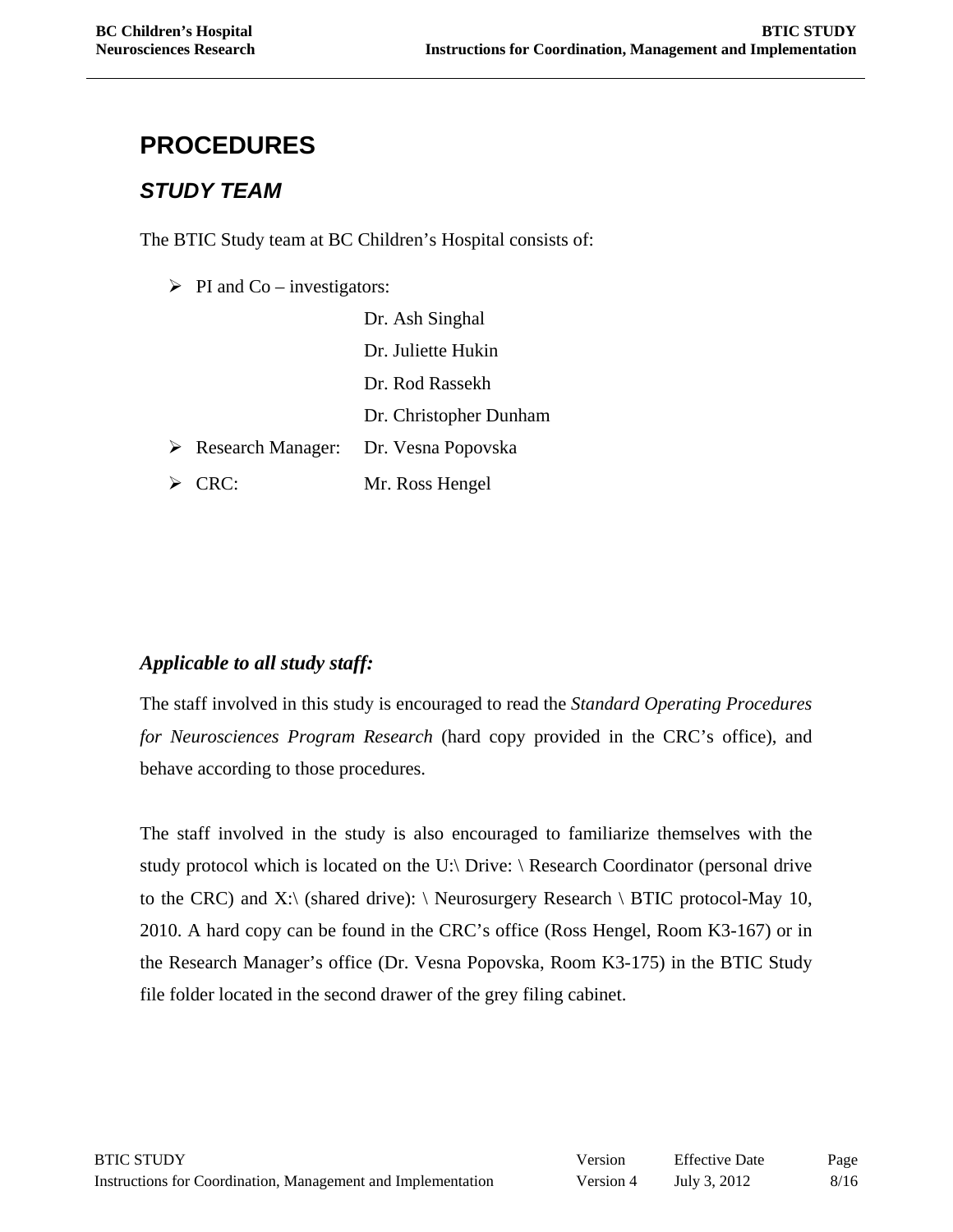#### *WORK FLOW DIAGRAM*

Following study design by the PI, the **pre-approval** study implementation scheme takes place in the two phases diagramed below:



The **post-approval** on-site study implementation consists of the following phases:

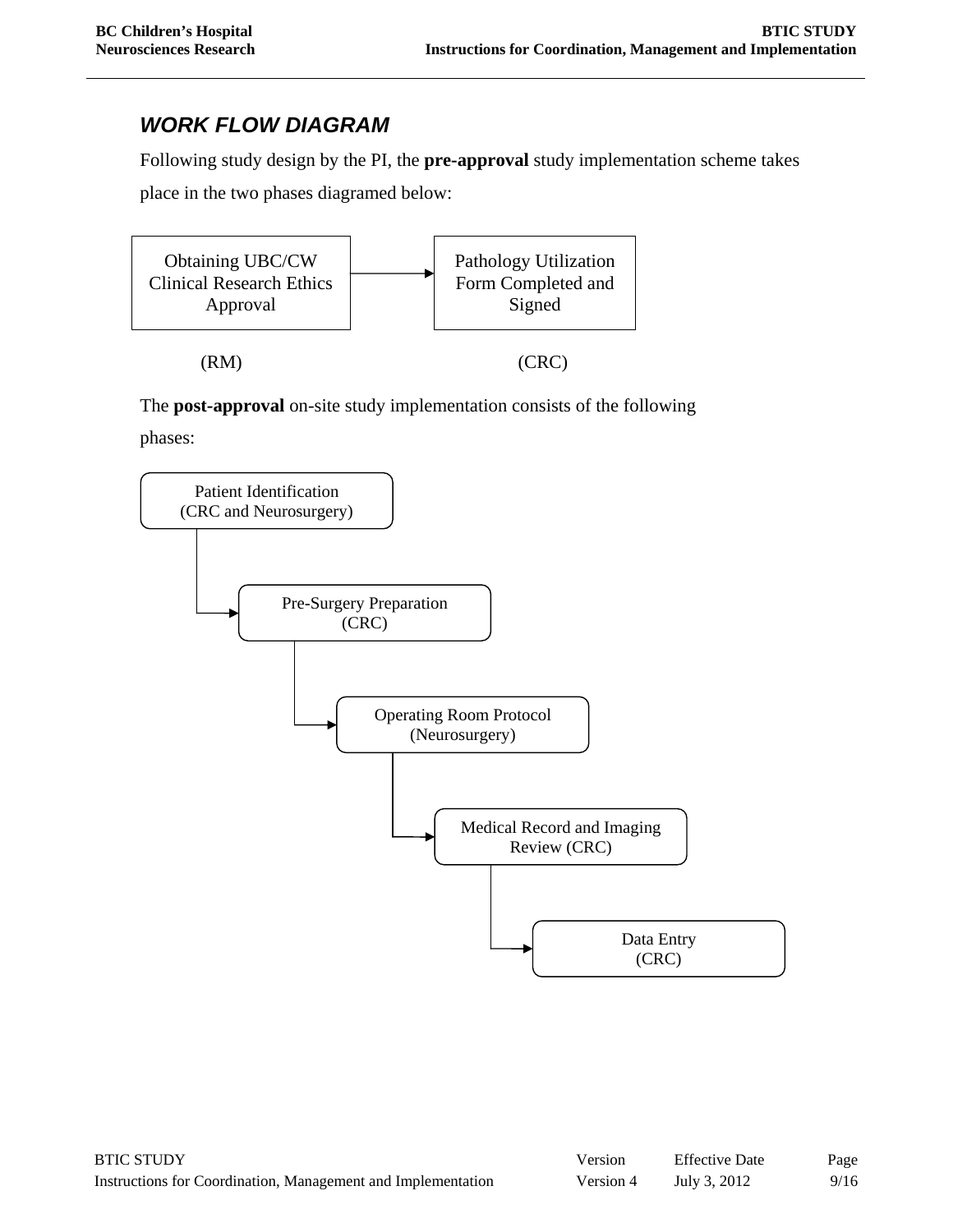## *OBTAINING CERTIFICATES OF APPROVAL*

The Research Manager is responsible for obtaining ethics approvals from both the UBC/CW Research Ethics Boards. Adhering to the Neurosciences Research Program's Standard Operation Procedures and maintaining ethical renewals are also responsibilities of the research manager (table 1).

Originals and copies of the Certificates of Approval are filed by the RM and can be obtained from **Dr. Vesna Popovska's office; Room: K3-175; local: 5157** 

- $\triangleleft$  Ethics approvals are in both:
	- BTIC Ethics Folder in the  $2<sup>nd</sup>$  drawer of filing cabinet or
	- Blue binder (Neurosurgery ethics approvals) on the top shelf above computer
- Electronic versions can be found under My Computer on the following drives:
	- U:\ All Current Studies \ BTIC Study \ Ethics
	- X:\ Neurosurgery \ Research \ BTIC study\Approvals

Table 1. Most recent ethics approvals

| <b>Certificate of Approval from UBC Clinical Research Ethics</b> |                   |                   |  |  |
|------------------------------------------------------------------|-------------------|-------------------|--|--|
| Date Obtained                                                    | Period Covered    |                   |  |  |
|                                                                  | From              | Tο                |  |  |
| May 13, 2010                                                     | February 14, 2012 | February 14, 2013 |  |  |

| Certificates of Approval from C&W Research Ethics Board |                   |                   |  |  |
|---------------------------------------------------------|-------------------|-------------------|--|--|
| Date Obtained                                           | Period Covered    |                   |  |  |
|                                                         | From              | Tο                |  |  |
| May 13, 2010                                            | February 14, 2012 | February 13, 2013 |  |  |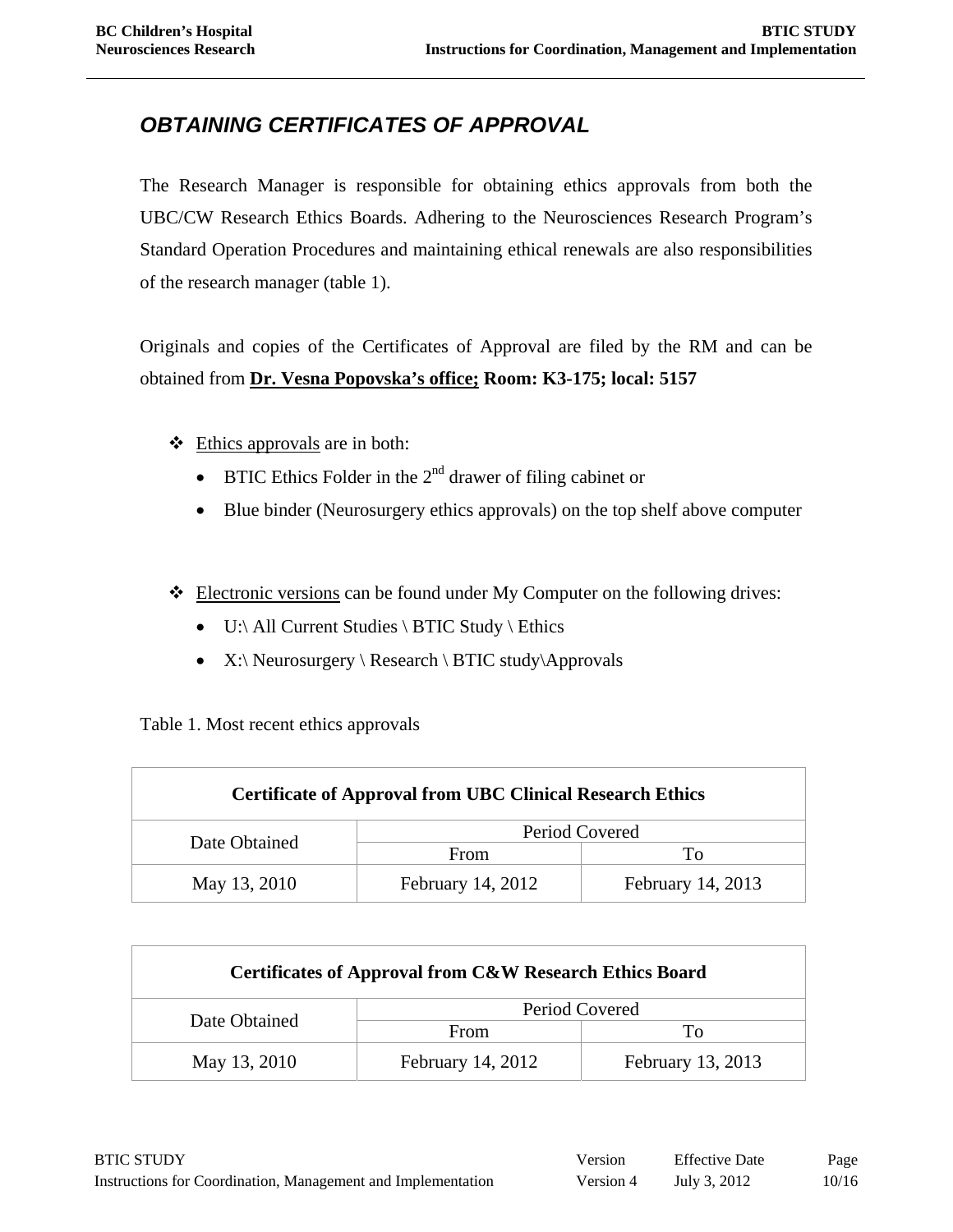## *POST-APPROVAL STUDY IMPLEMENTATION*

#### **Patient Screening and Identification of Eligible Study Subjects**

Patient screening for the BTIC study is performed by the CRC with the support of the pediatric neurosurgeons at BCCH. This task is the chief responsibility of the CRC, and is one of the most crucial steps to ensuring that all eligible study candidates have been considered.

There will be two approaches to patient screening. The first approach involves the CRC identifying eligible patients through active surveillance of surgical appointments. This task is performed in the neurosurgery out-patient clinic (room K3-160) by examining the OR slate for upcoming brain tumour resection operations. The OR schedule, located adjacent to the unit clerk's work desk, lists surgeries scheduled during regular OR hours of operation (Tuesday and Friday) and does not take into account evening or weekend cases. Patients presenting to the OR for unscheduled tumor resections during the evening or weekend hours will be recruited by the attending on-call neurosurgeon. Once eligible patients are identified, the CRC will confirm their eligibility with the attending neurosurgeon, or Dr. Ash Singhal who is the principal investigator of the BTIC study.

The second method involves following-up with the neurosurgical team for patient referrals. The CRC will be responsible for sending monthly e-mail reminders to the neurosurgeons requesting that they refer any of their patients that match the inclusion criteria of the BTIC study (included in the email) to the CRC by providing the patient's name, date of birth and anticipated time/date of surgery. It is recommended that the CRC add this task to their outlook express calendar and save the e-mail message for use at later months.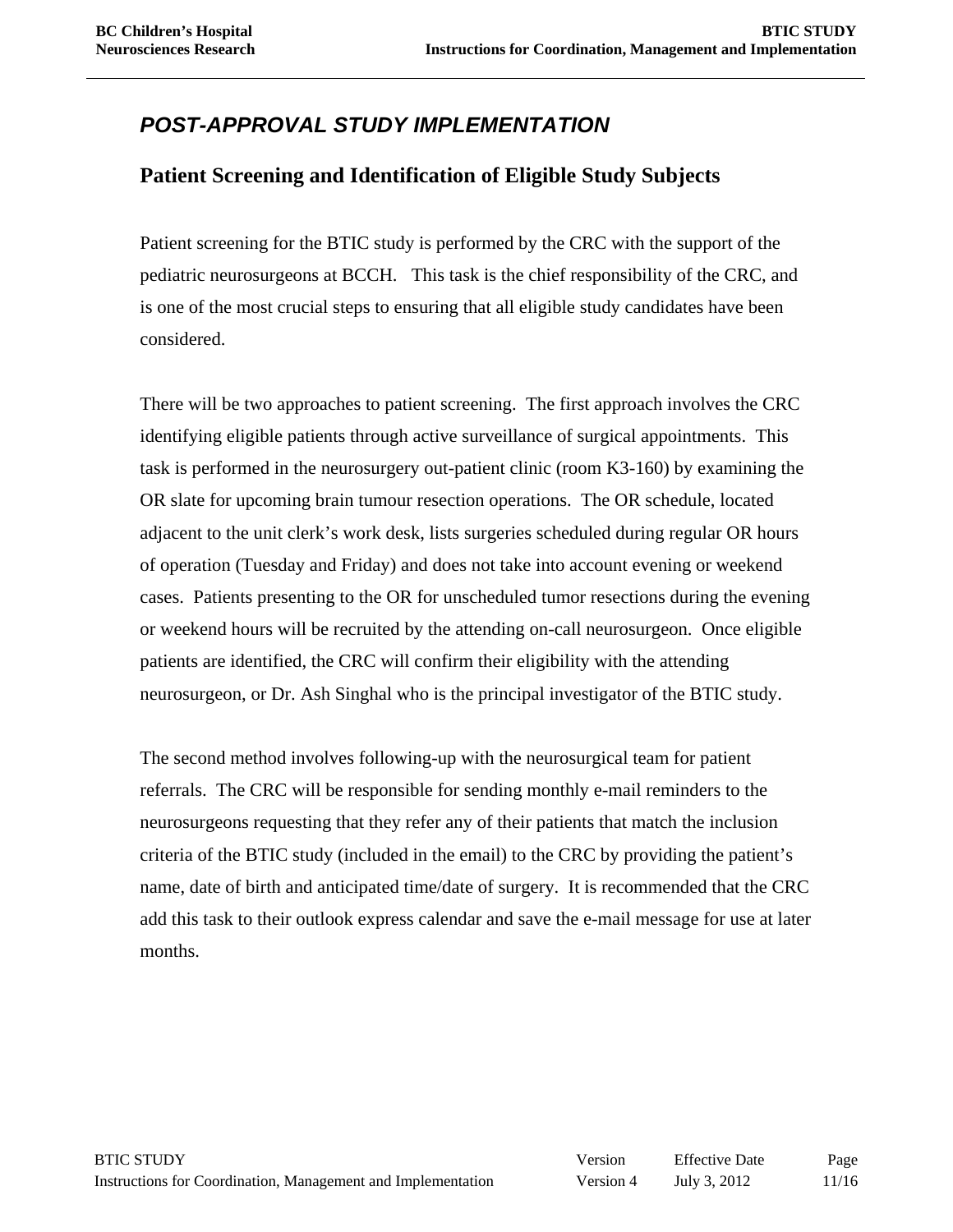#### **Pre-Surgery Preparation**

#### *Obtaining Informed Consent*

Upon identifying eligible patients for the BTIC study, the CRC will ask the attending Neurosurgeon to introduce him/her to the patient and the family. The CRC then explains the study to the family. If the parent or primary caregiver agrees to participate, the CRC will have them carefully read and sign the ICF. If the patient is 7 years of age or older and deemed competent, s/he signs an accompanying assent form. If the patient is 14 years of age or older, s/he signs the separate consent page on the consent form. Consent and assent forms for the BTIC study will be stored in pre-made study instructions packages (see below). After the consent/assent forms are signed, the CRC then proceeds to preparing the rest of the study team for specimen retrieval and transfer to Dr. Dunn's laboratory.

#### *Team Preparation*

Once informed consent has been obtained, the CRC will be responsible for contacting the Dunn laboratory and Drs. Dunham or Hendson with the approximate time/day of the patient's surgery at least 48 hours prior to the procedure (if possible). Early notification to both parties will ensure proper preparation for sample collection, and increase the likelihood of successful specimen transfer to the Dunn laboratory.

Prior to the surgery, the CRC will ensure that study specific instructions packages are stored in the "Neurosugery Research" slot in room #3R51 of the 3R ward. Each package contains the following items placed in a 9 x12 inch envelope:

- BTIC Study Instructions (*U:\Neurosurgery Research\BTIC Study\Study Package\BTIC Study Instructions.doc*)
- Study Consent Form (*U:\Neurosurgery Research\BTIC Study\Forms\Consent\BTIC Study Consent Form*)
- Study Assent Form (*U:\Neurosurgery Research\BTIC Study\Forms\Consent\BTIC Study Assent Form*)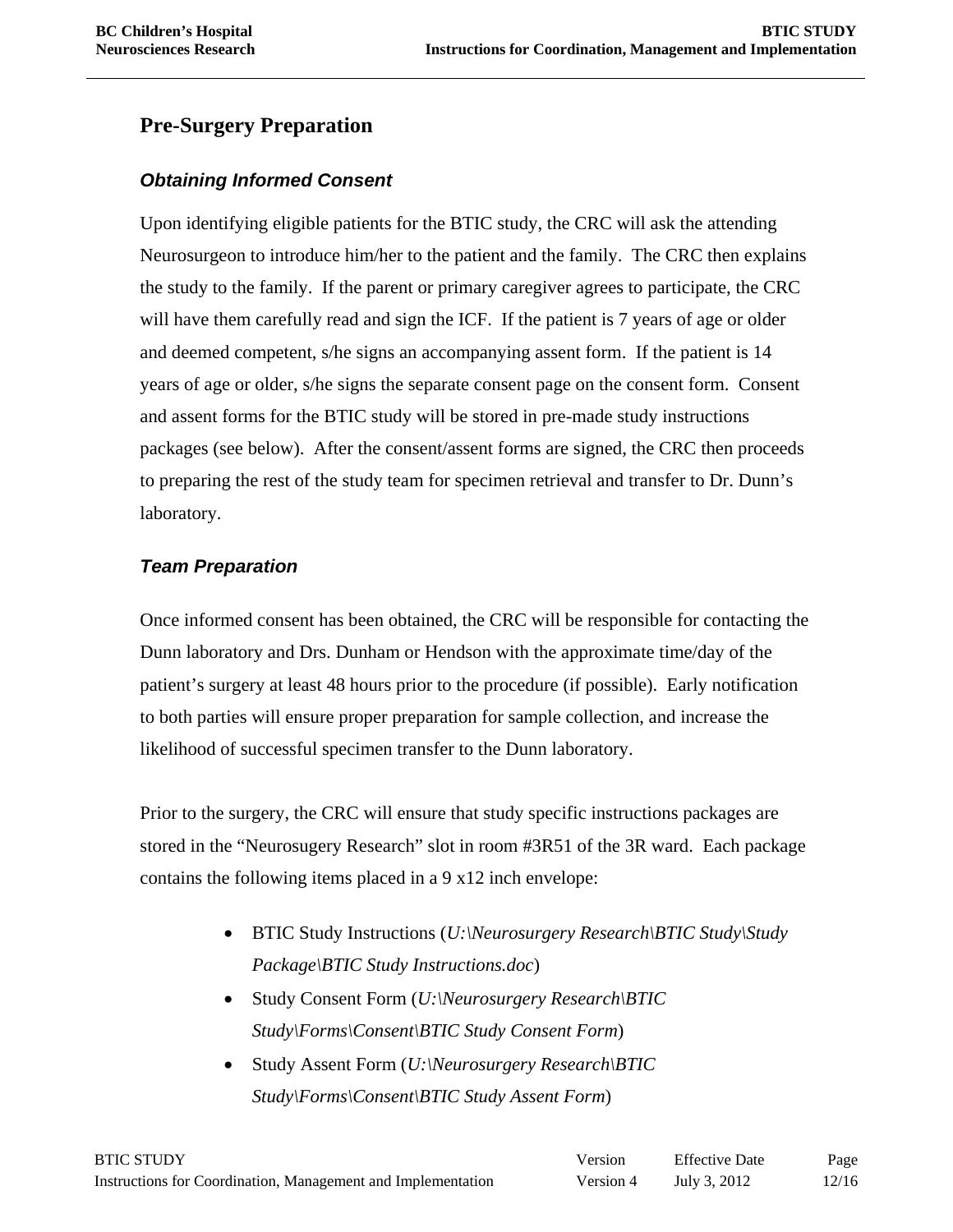- Pathology Study Utilization Form (*U:\Neurosurgery Research\BTIC Study\Forms\BTIC Requistion\_revised September 23,2010.doc*)
	- o With patient addressograph and specimen site, date of surgery, and time of BTIC specimen removal highlighted in green)
- The BTIC study Instructions and checklist labels will be affixed to the front of the envelope for easy recognition and consistency in following operating room protocol (*U:\Neurosurgery Research\BTIC Study\Study Package\Labels/Checklist 2.doc)*

The consent/assent forms are to be taken from these packages when obtaining informed consent. The BTIC study instructions envelope is then clipped to the front of the patient's surgical chart (located on the 3R ward) for the attending surgeon to consult when carrying out the study protocol.

#### *Assigning the Patient ID*

After the study team has been prepared for surgery, the CRC creates a *Patient Template*  for the recruited patient. This serves as a reference sheet for the patient and includes the patient's name, MRN, date of birth, study identification and contact information.

Recruited patients will be assigned a study ID by Pathology to protect their confidentiality. The patient study ID will include the prefix "BT", followed by the patient's three digit enrollment number (i.e. the first enrolled patient=BT001, second enrolled patient=BT002). The Neuropathologist attending to the case will attach patient ID labels to the sterile specimen container and pathology study utilization to de-identify patient information. Study ID labels are stored in the BTIC study section of the Pathology Log (to be kept in L233 of the Shaugnessy Building, Department of Anatomical Pathology).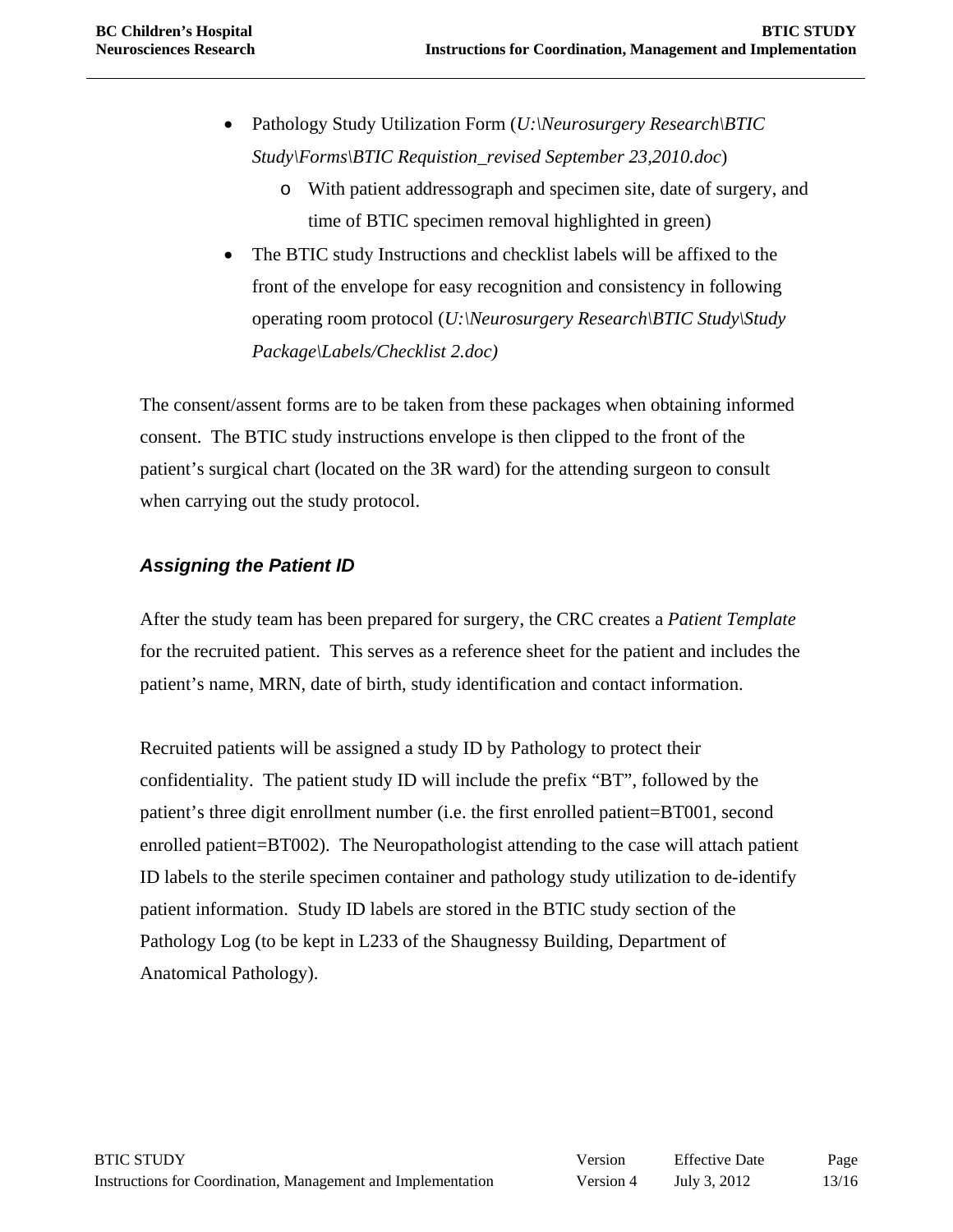#### **Surgical Protocol**

In the event of an unscheduled evening or weekend procedure, the attending Neurosurgeon will obtain informed consent using the consent/assent forms provided in the BTIC study instructions packages. After removing the tumour sample, the OR nurse will contact the on-call neuropathologist. Sandy Dunn's lab will be notified by the oncall Neuropathologist (refer to call list protocol in study procedures) to prepare for sample pick-up. Neuropathologist to notify Ross Hengel of any new patients that underwent an evening/weekend surgery and relay the study # used.

Intra-operative procedures are provided in the study procedures manual (at the end of the study protocol) and study instructions sheet of the BTIC instructions package.

#### **Medical Record and Imaging Review**

Once a pathology diagnosis is available (typically 2-3 days following tumour resection), the CRC will review the patient's health records and medical imaging to obtain the data needed to complete the *BTIC Case Report Form-DIAGNOSIS* located on the U:\Drive:\Neurosurgery Research\BTIC Study\Forms\Case Report Forms. There is a separate CRF (*Case Report Form-PROGRESSION)* to be completed for patients that have relapsed, as it requires additional information about the tumour progression since the initial surgery and any subsequent surgeries the patient received. The CRC may use iStentor or EVE (see *Orientation to Hospital Computer Programs*, U:\Drive\Neurosurgery Research\Training Resources) to access electronic patient health records, as well as the Neurosurgery charts (located in the office of the neurosurgery clinic) and Oncology charts (located in the Oncology/Haematology clinic on the far East wing of the main building on floor level).

## *Measuring AP, Transverse and Craniocaudal Dimensions to Calculate Tumour Volume (Diagnosis, Post-Surgery, Post-XRT, Post-Chemotherapy)*

To calculate tumour volume, the CRC will review patients' medical images electronically to measure the anterioposterior (AP), transverse, and craniocaudal axes of the patient's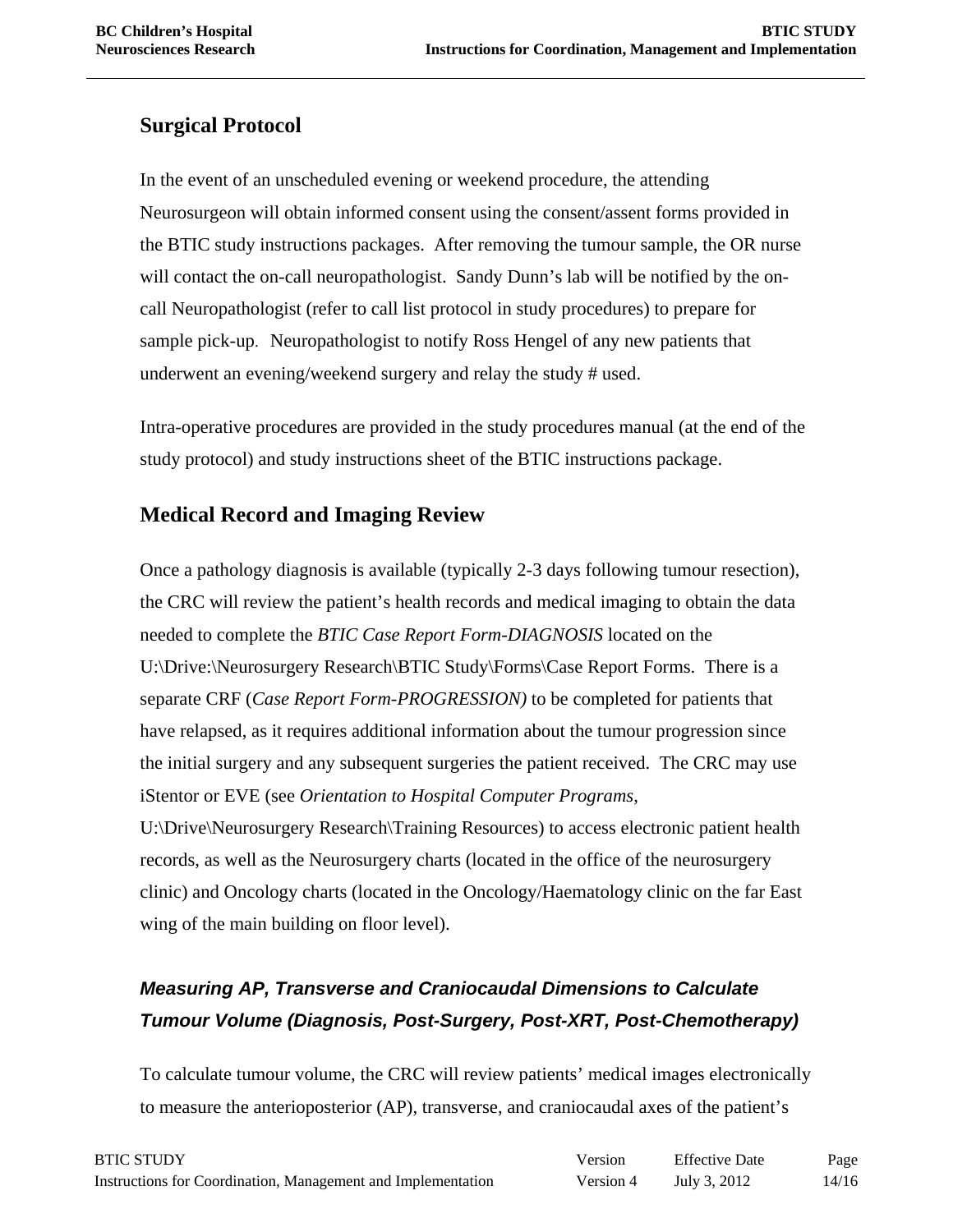tumour. This **must** be done with the assistance of Neurooncologist Dr. Hukin to ensure that the measurements are accurate. Occasionally, these measurements will already be provided in the radiology report of the patient's medical images, and can be used to calculate the volume of the tumour at any of the given stages of treatment listed above. Therefore, it is best to check the radiology report first before contacting Dr. Hukin for assistance.

#### *Adjuvant Therapy*

Not all of the data required in the CRF will be available immediately or even soon after surgery. The adjuvant therapy section in particular contains many sections that cannot be completed until months or even a year following surgery. The CRC will have to wait at least one year after surgery to calculate tumour volume post-XRT (if applicable), due to the fact that maximum response to radiotherapy is observed within a year following the therapy completion date. Thus, a series of assessment scans will take place following completion of therapy to identify the best response of the tumour to radiotherapy. Although follow-up imaging takes place shortly after completion of chemotherapy treatment, many treatment regimens take a considerable length of time to complete, and calculating the best response of the tumour to chemotherapy (if applicable) may not be possible until several months following surgery.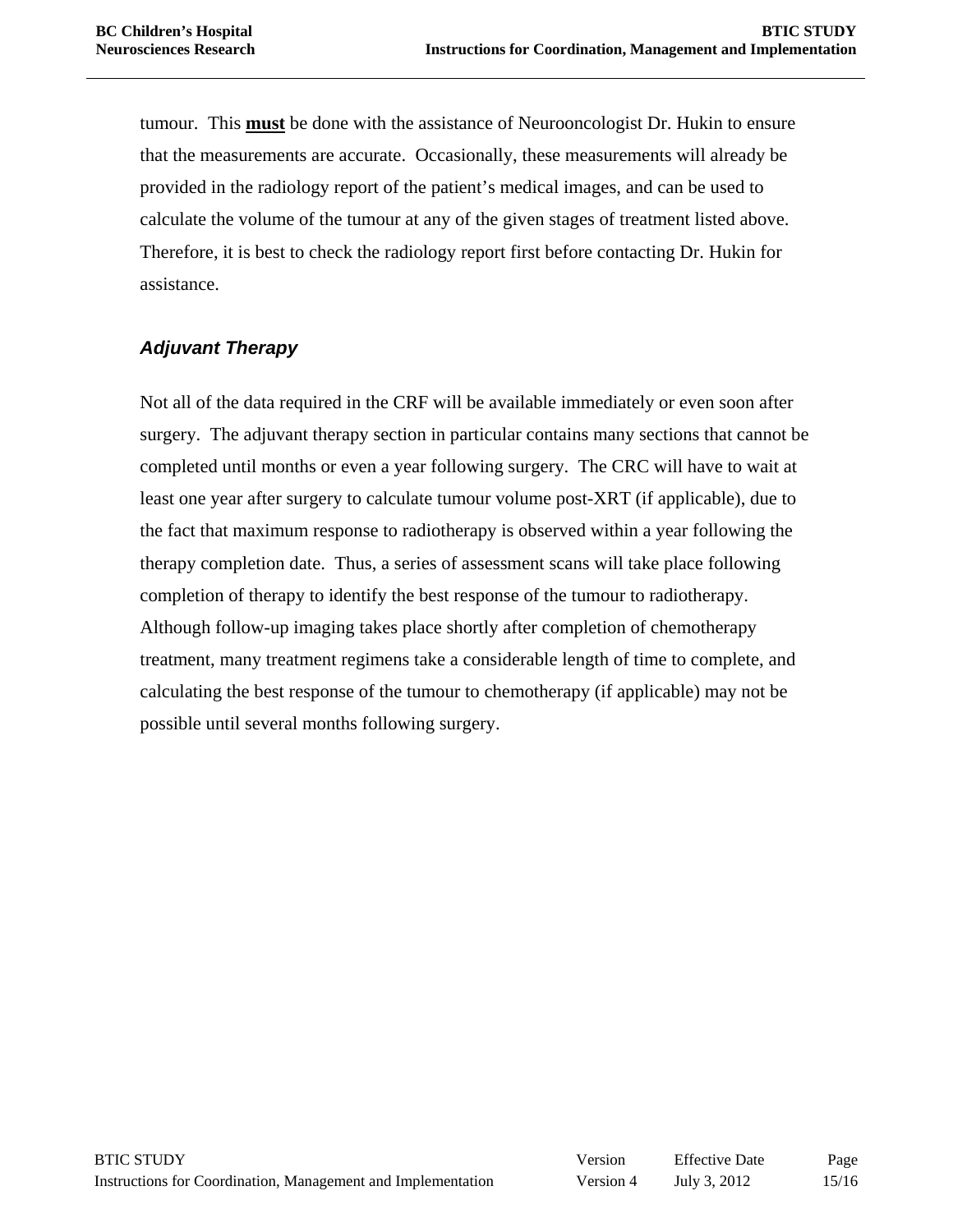#### **Data Entry**

Upon completion of the CRF, the CRC enters the data collected into the *BTIC database.xls* located on the U: Drive\Neurosurgery Research\BTIC Study. The spreadsheet workbook contains the following sheets:

- Patient Summary
- Diagnosis
- Progression 1
- Progression 2

Additional sheets may need to be added to the *BTIC database* if patients are enrolled with a third or higher progression order.

# **ETHICAL CONSIDERATIONS**

It is the prerogative of the attending Neuropathologist to reject the use of any tumor specimen for the use of research if, after all samples are collected, there isn't an adequate amount of tissue available for clinical purposes. All study specimens sent for review by pathology must be accompanied by a completed **study requisition form** in order for the tissue to be transferred off-site to the Dunn laboratory following frozen section analysis.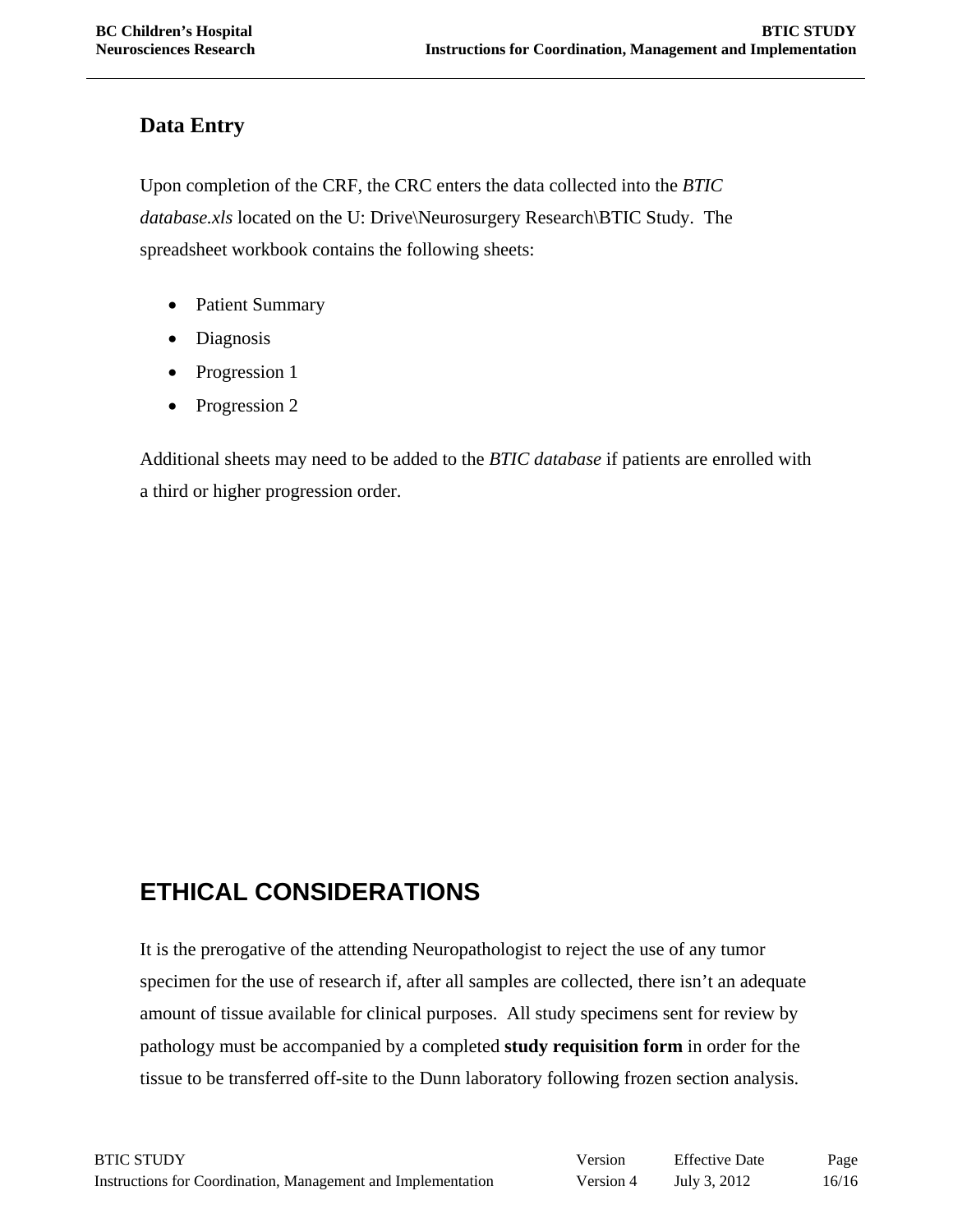**APPENDIX 3: Ethics Approvals**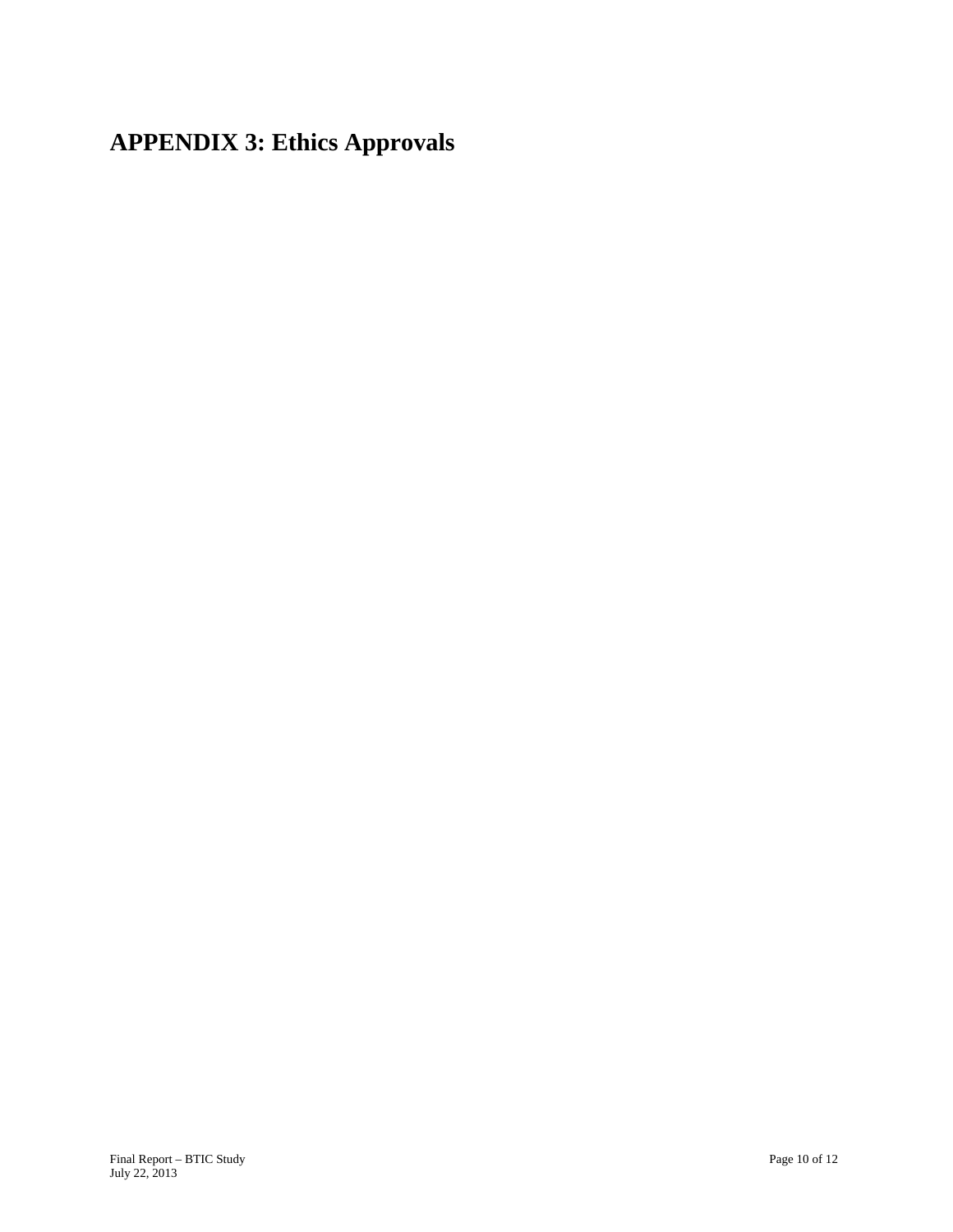

UBC C&W Research Ethics Board A2-136, 950 West 28th Avenue Vancouver, BC V5Z 4H4 **CENTRE OF BRITISH COLUMBIA** Tel: (604) 875-3103 Fax: (604) 875-2496 AN AGENCY OF THE PROVINCIAL HEALTH SERVICES AUTHORITY EMAIl: CWIPD @CW.bc.ca Website: http://www.cfri.ca/research\_support > Research Ethics

# **ETHICS CERTIFICATE OF DELEGATED APPROVAL: RENEWAL**

| <b>PRINCIPAL INVESTIGATOR:</b>                                                                                     | <b>DEPARTMENT:</b>               |                                   | UBC C&W NUMBER:                                                                                           |  |  |
|--------------------------------------------------------------------------------------------------------------------|----------------------------------|-----------------------------------|-----------------------------------------------------------------------------------------------------------|--|--|
| Ash Singhal                                                                                                        | UBC/Medicine, Faculty of/Surgery |                                   | H09-02812                                                                                                 |  |  |
| INSTITUTION(S) WHERE RESEARCH WILL BE CARRIED OUT:                                                                 |                                  |                                   |                                                                                                           |  |  |
|                                                                                                                    |                                  |                                   |                                                                                                           |  |  |
|                                                                                                                    |                                  |                                   | <b>Site</b>                                                                                               |  |  |
| <b>Institution</b><br>Children's and Women's Health Centre of BC (incl.                                            |                                  |                                   |                                                                                                           |  |  |
| Sunny Hill)                                                                                                        |                                  | Child & Family Research Institute |                                                                                                           |  |  |
| Other locations where the research will be conducted:                                                              |                                  |                                   |                                                                                                           |  |  |
| N/A                                                                                                                |                                  |                                   |                                                                                                           |  |  |
| CO-INVESTIGATOR(S):                                                                                                |                                  |                                   |                                                                                                           |  |  |
| Christopher Dunham                                                                                                 |                                  |                                   |                                                                                                           |  |  |
| <b>Juliette Hukin</b>                                                                                              |                                  |                                   |                                                                                                           |  |  |
| Sandra E. Dunn                                                                                                     |                                  |                                   |                                                                                                           |  |  |
| Abbas Fotovati                                                                                                     |                                  |                                   |                                                                                                           |  |  |
| Rod Rassekh                                                                                                        |                                  |                                   |                                                                                                           |  |  |
| <b>SPONSORING AGENCIES:</b>                                                                                        |                                  |                                   |                                                                                                           |  |  |
| Brain Tumour Foundation of Canada - "Targeting the elimination of brain tumour initiating cells by disrupting the  |                                  |                                   |                                                                                                           |  |  |
| P13K pathway"                                                                                                      |                                  |                                   |                                                                                                           |  |  |
| - Child & Family Research Institute - "Targeting the elimination of brain tumor initiating cells by disrupting the |                                  |                                   |                                                                                                           |  |  |
| P13K pathway"                                                                                                      |                                  |                                   |                                                                                                           |  |  |
| <b>PROJECT TITLE:</b>                                                                                              |                                  |                                   |                                                                                                           |  |  |
| Targeting the elimination of Brain Tumor Initiating Cells                                                          |                                  |                                   |                                                                                                           |  |  |
| by disrupting the PI3K pathway                                                                                     |                                  |                                   |                                                                                                           |  |  |
|                                                                                                                    |                                  |                                   | <b>DEMINDED: The current URC Children's and Wemen's approval for this study expires: January 25, 2014</b> |  |  |

#### **REMINDER: The current UBC Children's and Women's approval for this study expires: January 25, 2014**

**APPROVAL DATE: January 25, 2013**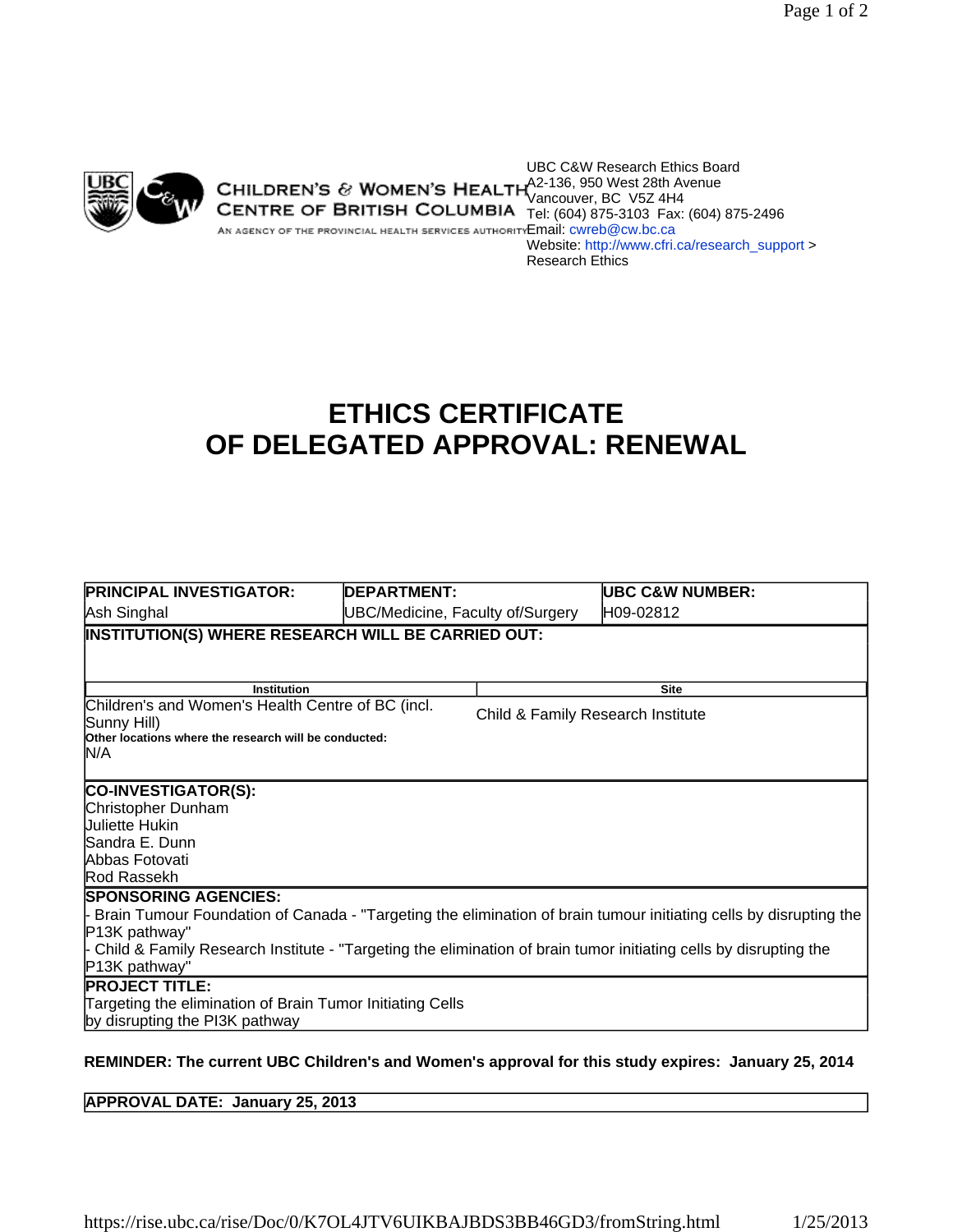#### CERTIFICATION:

**In respect of clinical trials:** 

1. The membership of this Research Ethics Board complies with the membership requirements for Research Ethics Boards defined in Division 5 of the Food and Drug Regulations.

2. The Research Ethics Board carries out its functions in a manner consistent with Good Clinical Practices.

3. This Research Ethics Board has reviewed and approved the clinical trial protocol and informed consent form for the trial which is to be conducted by the qualified investigator named above at the specified clinical trial site. This approval and the views of this Research Ethics Board have been documented in writing.

The Chair of the UBC Children's and Women's Research Ethics Board has reviewed the documentation for the above named project. The research study, as presented in the documentation, was found to be acceptable on ethical grounds for research involving human subjects and was approved for renewal by the UBC Children's and Women's Research Ethics Board.

*Approved by one of:*

**Dr. Marc Levine, Chair Dr. Caron Strahlendorf, Associate Chair**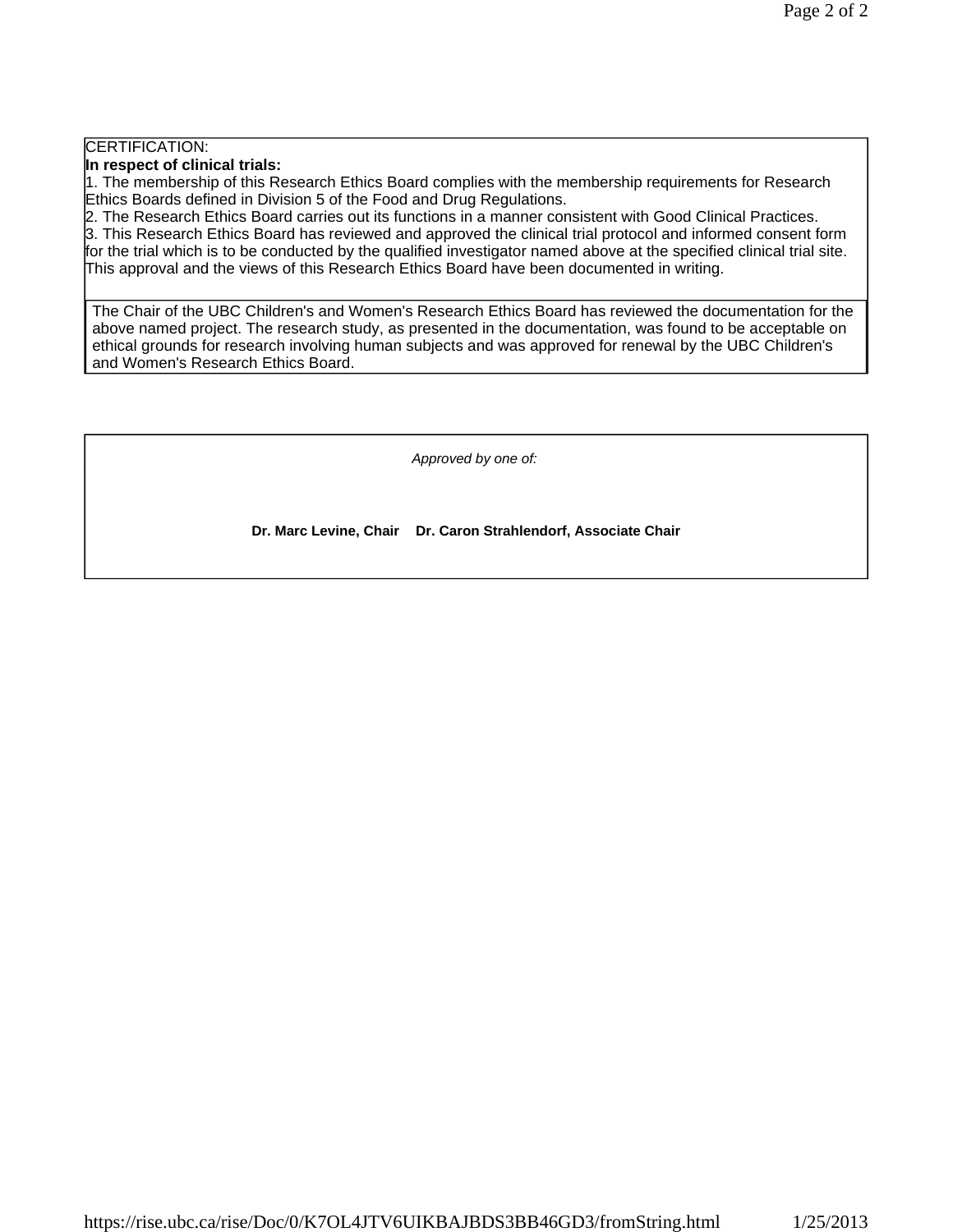

Jan 25 2013

# **C&W Institutional Certificate of Approval -- RENEWAL --**

| PRINCIPAL INVESTIGATOR                                                                           | <b>DEPARTMENT</b>                                                                     | <b>NUMBER</b>                                                                                |  |  |  |  |
|--------------------------------------------------------------------------------------------------|---------------------------------------------------------------------------------------|----------------------------------------------------------------------------------------------|--|--|--|--|
| Singhal, Ash                                                                                     | Surgery                                                                               | CW09-0268 / H09-02812                                                                        |  |  |  |  |
|                                                                                                  |                                                                                       |                                                                                              |  |  |  |  |
|                                                                                                  | CO-INVESTIGATORS:                                                                     |                                                                                              |  |  |  |  |
|                                                                                                  | Hukin, Juliette; Dunn, Sandra E.; Fotovati, Abbas; Rassekh, Rod; Dunham, Christopher; |                                                                                              |  |  |  |  |
| C&W DEPARTMENTS, PATIENT BASED PROGRAMS AND ADMINISTRATIVE JURISDICTIONS IMPACTED BY THIS STUDY: |                                                                                       |                                                                                              |  |  |  |  |
| Pathology and Laboratory Medicine; Records Management;                                           |                                                                                       |                                                                                              |  |  |  |  |
| <b>SPONSORING AGENCIES:</b>                                                                      |                                                                                       |                                                                                              |  |  |  |  |
| Child & Family Research Institute;                                                               |                                                                                       |                                                                                              |  |  |  |  |
| <b>TITLE</b>                                                                                     |                                                                                       |                                                                                              |  |  |  |  |
| Targeting the elimination of Brain Tumor Initiating Cells                                        |                                                                                       |                                                                                              |  |  |  |  |
| by disrupting the PI3K pathway                                                                   |                                                                                       |                                                                                              |  |  |  |  |
|                                                                                                  |                                                                                       |                                                                                              |  |  |  |  |
| <b>TERMS OF RENEWAL</b>                                                                          |                                                                                       |                                                                                              |  |  |  |  |
| Jan 25 2013 - Jan 24 2014                                                                        |                                                                                       |                                                                                              |  |  |  |  |
|                                                                                                  |                                                                                       |                                                                                              |  |  |  |  |
| <b>CERTIFICATION:</b>                                                                            |                                                                                       |                                                                                              |  |  |  |  |
|                                                                                                  |                                                                                       | Ethical approval has been granted for the above-referenced research project. I am pleased to |  |  |  |  |
|                                                                                                  |                                                                                       | inform you that all necessary hospital program/resource approvals and institutional          |  |  |  |  |
|                                                                                                  |                                                                                       |                                                                                              |  |  |  |  |
| agreements/contracts are now in place and that you have permission to begin your research.       |                                                                                       |                                                                                              |  |  |  |  |
|                                                                                                  |                                                                                       |                                                                                              |  |  |  |  |
|                                                                                                  |                                                                                       |                                                                                              |  |  |  |  |
|                                                                                                  |                                                                                       |                                                                                              |  |  |  |  |
| Dr. Stuart MacLeod                                                                               |                                                                                       |                                                                                              |  |  |  |  |
| Vice President, Academic Liaison and Research Coordination,                                      |                                                                                       |                                                                                              |  |  |  |  |
| <b>Provincial Health Services Authority</b>                                                      |                                                                                       |                                                                                              |  |  |  |  |
| This Certificate of Approval is valid for the above term provided there is no change in the      |                                                                                       |                                                                                              |  |  |  |  |

research protocol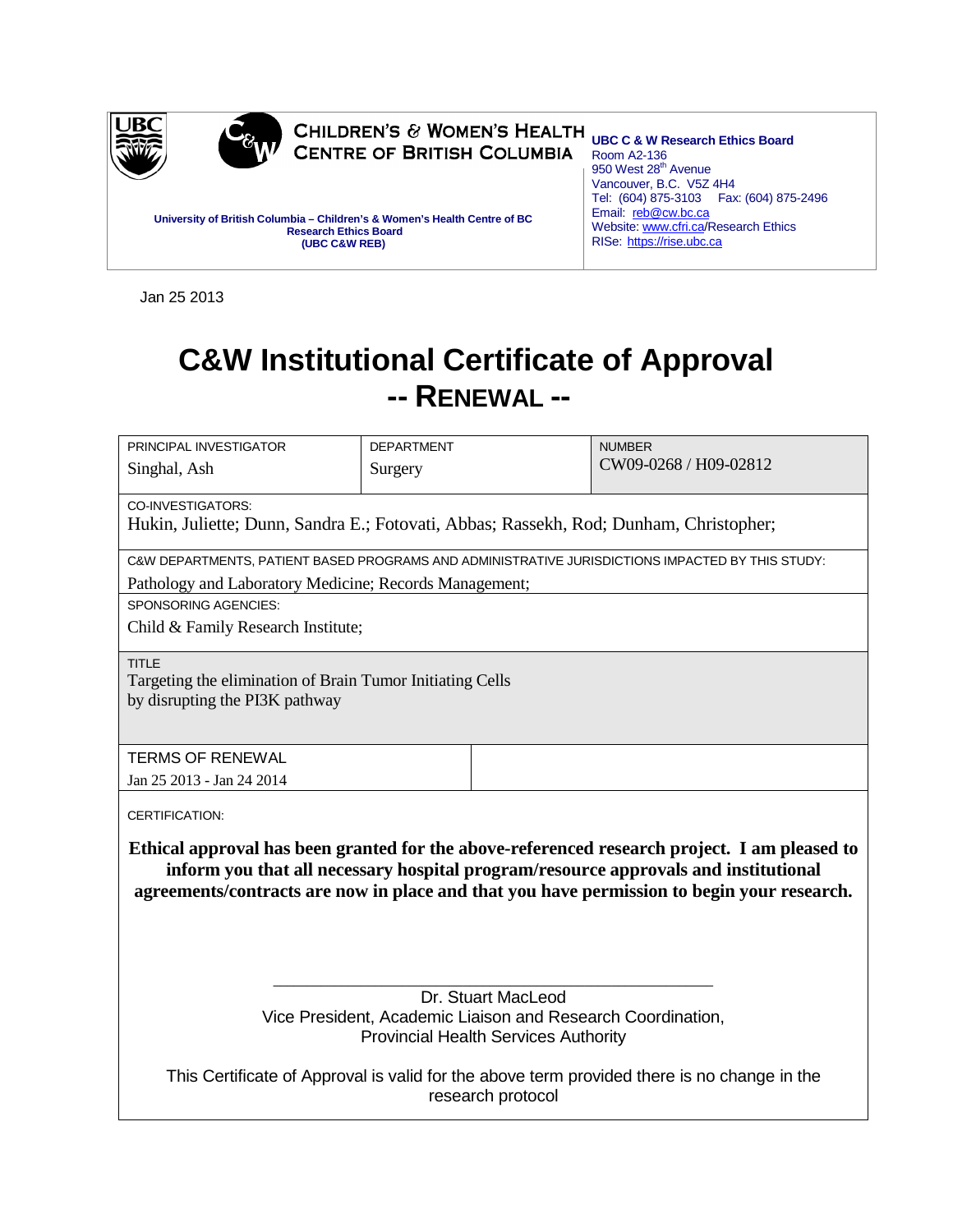## **APPENDIX 4: Publications**

#### **Abstracts**

Fotovati A, Radiloff D, Coute N, Triscott J, Chen J, Yip S, Louis D, Toyota B, Hukin J, Rassekh SR, Singhal A, Dunham C, and Dunn SE. The Y-Box binding protein-1 conveys temozolomide resistance by the inhibiting DNA damage response pathway through the polycomb repressor BMI-1. 2013 Pediatric Neuro-Oncology Basic and Translational Research Conference. Fort Lauderdale, Florida, May 2013. Platform presentation by S. Dunn.

Lee C, Triscott J, Foster C, Manoranjan B, Pambid MR, Fotovati A, Berns R, Venugopai C, O'Halloran K, Narendran A, Northcott P, Taylor MD, Singh SK, Singhal A, Rassekh R, Maxwell CA, Dunham C, and Dunn SE. Personalizing the treatment for medulloblastoma: Polo-Like Kinase 1 (PLK1) as a molecular target for the sonic hedgehog (SHH) subtype. 2013 Pediatric Neuro-Oncology Basic and Translational Research Conference. Fort Lauderdale, Florida, May 2013. Platform presentation by J. Triscott.

#### **Manuscripts**

Triscott J, Lee C, Foster C, Manoranjan B, Pambid MR, Berns R, Fotovati A, Venugopal C, O'Halloran K, Narendran A, Hawkins C, Ramaswamy V, Bouffet E, Taylor MD, Singhal A, Hukin J, Rassekh SR,Yip S, Northcott P, Singh SK, Dunham C, and Dunn SE**.** Personalizing the treatment for medulloblastoma: Polo-Like Kinase 1 (PLK1) as a molecular target for high-risk patients. Preparation for submission to Journal of Clinical Oncology.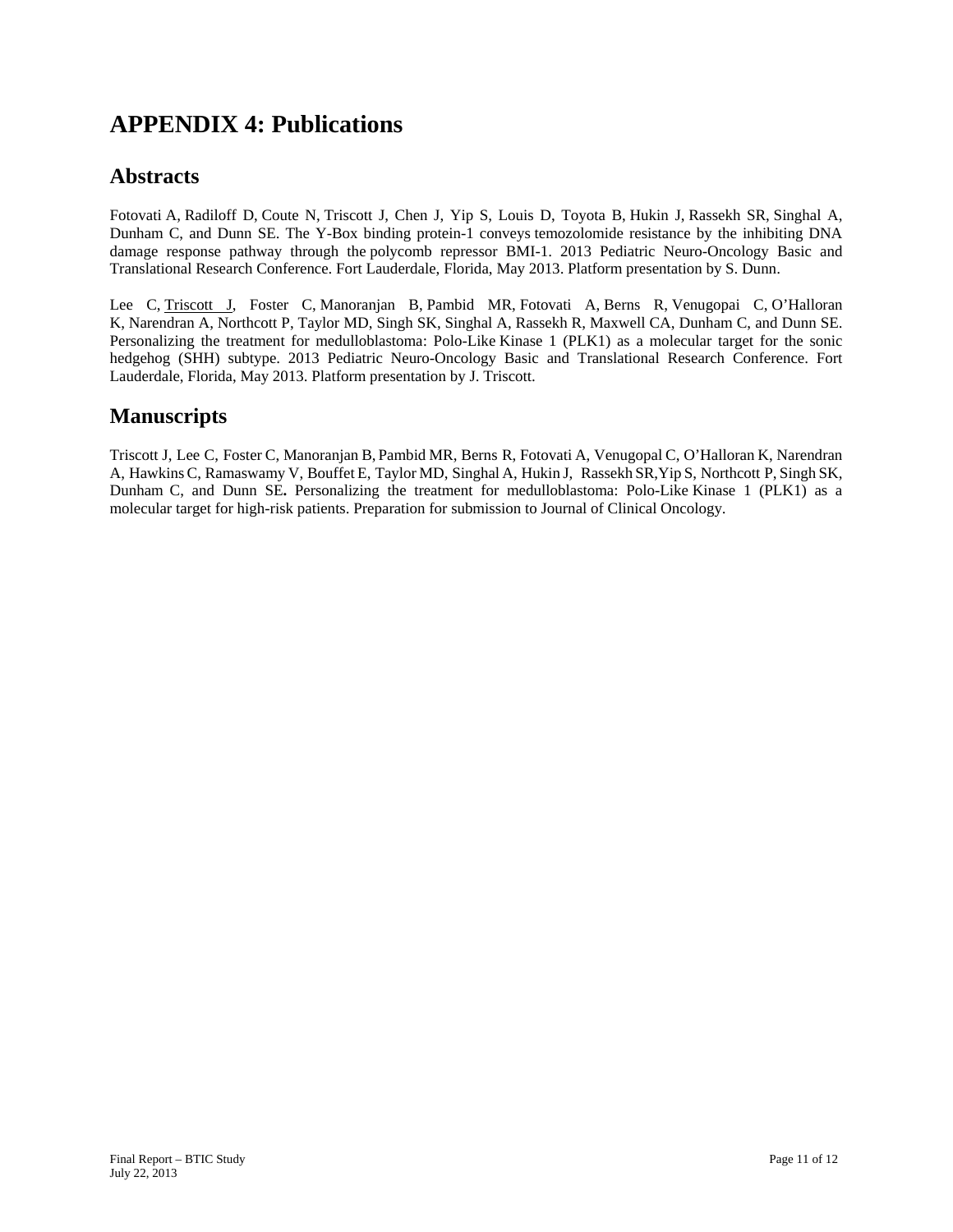**APPENDIX 5: Finance Report**